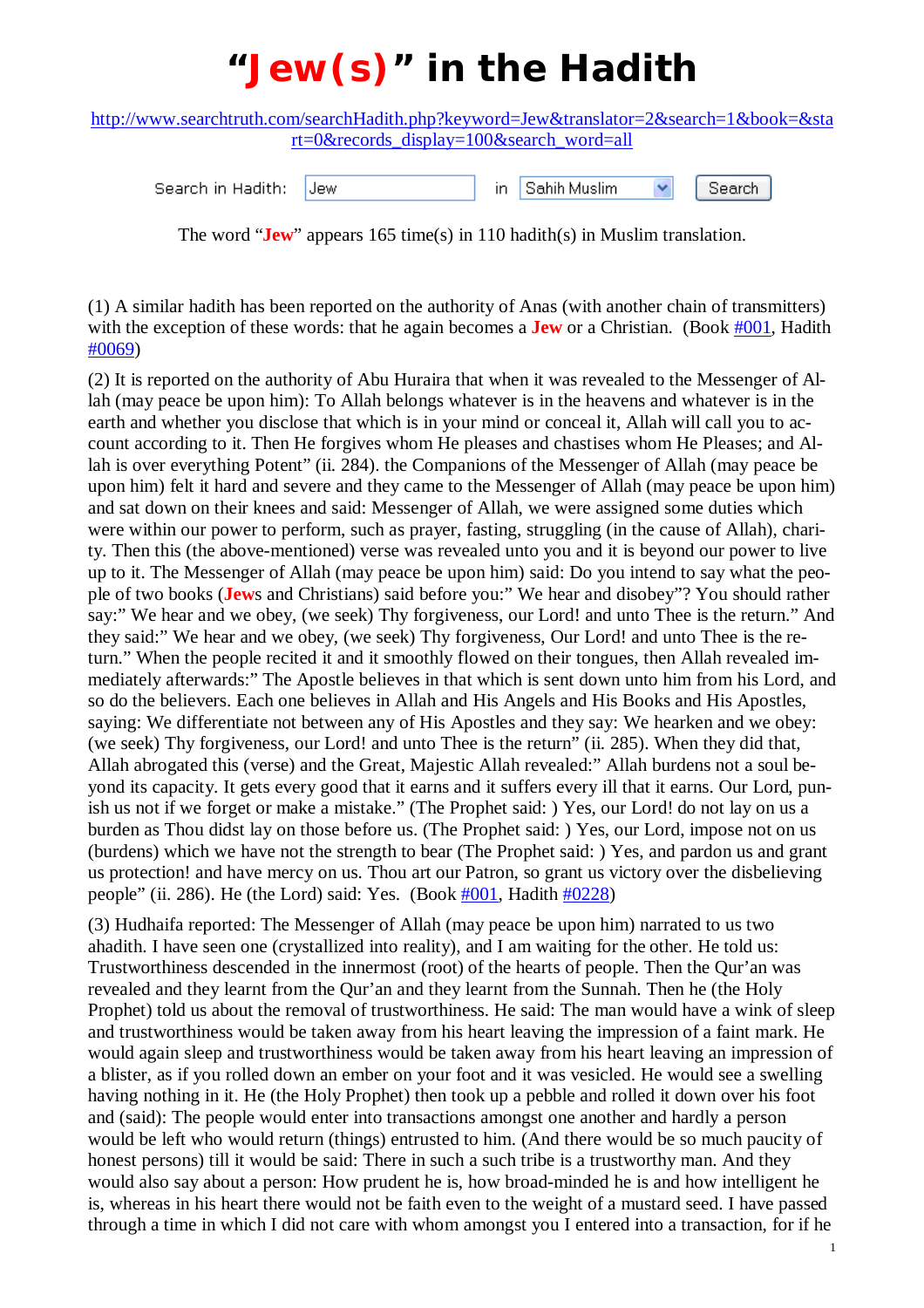were a Muslim his faith would compel him to discharge his obligations to me and it he were a Christian or a **Jew**, the ruler would compel him to discharge his obligations to me. But today I would not enter into a transaction with you except so and so. (Book  $\#001$ , Hadith  $\#0265$ )

(4) It is narrated on the authority of Abu Huraira that the Messenger of Allah (may peace be upon him) observed: By Him in Whose hand is the life of Muhammad, he who amongst the community of **Jew**s or Christians hears about me, but does not affirm his belief in that with which I have been sent and dies in this state (of disbelief), he shall be but one of the denizens of Hell-Fire. (Book #001, Hadith #0284)

(5) Abu Sa'id al-Khudri reported: Some people during the lifetime of the Messenger of Allah (may peace be upon him) said: Messenger of Allah! shall we see our Lord on the Day of Resurrection? The Messenger of Allah (may peace be upon him) said: Yes, and added: Do you feel any trouble in seeing the sun at noon with no cloud over it, and do you feel trouble in seeing the moon (open) in the full moonlit night with no cloud over it? They said: No, Messenger of Allah! He (the Holy Prophet) said: You will not feel any trouble in seeing Allah on the Day of Resurrection any more than you do in seeing any one of them. When the Day of Resurrection comes a Mu'adhdhin (a proclaimer) would proclaim: Let every people follow what they used to worship. Then all who worshipped idols and stones besides Allah would fall into the Fire, till only the righteous and the vicious and some of the people of the Book who worshipped Allah are left. Then the **Jew**s would be summoned, and it would be said to them: What did you worship? They will say: We worshipped 'Uzair, son of Allah. It would be said to them: You tell a lie; Allah had never had a spouse or a son. What do you want now? They would say: We feel thirsty, O our Lord! Quench our thirst. They would be directed (to a certain direction) and asked: Why don't you go there to drink water? Then they would be pushed towards the Fire (and they would find to their great dismay that) it was but a mirage (and the raging flames of fire) would be consuming one another, and they would fall into the Fire. Then the Christians would be summoned and it would be said to them: What did you worship? They would say: We worshipped Jesus, son of Allah. It would be said to them: You tell a lie; Allah did not take for Himself either a spouse or a son. Then it would be said to them: What do you want? They would say: Thirsty we are, O our Lord! Quench our thirst. They would be directed (to a certain direction) and asked: Why don't you go there to get water? But they would be pushed and gathered together towards the Hell, which was like a mirage to them, and the flames would consume one another. They would fall Into the Fire, till no one is left except he who worshipped Allah, be he pious or sinful. The Lord of the Universe, Glorified and Exalted, would come to them in a form recognisable to them and say; What are you looking for? Every people follow that which they worshipped. They would say: Our Lord, we kept ourselves separate from the people in the world, though we felt great need of them; we, however, did not associate ourselves with them. He would say: I am your Lord. They would say: We take refuge with Allah from thee and do not associate anything with Allah. They would repeat it twice or thrice, till some of them would be about to return. It would be said: Is there any sign between you and Him by which you will recognise Him? They would say: Yes. and the things would be laid bare. Those who used to prostrate themselves before God of their own accord would be permitted by God to prostrate themselves. But there would remain none who used to prostrate out of fear (of people) and ostentation but Allah would make his back as one piece, and whenever he would attempt to prostrate he would fall on his back. Then they would raise their heads and He would assume the Form in which they had seen Him the first time and would say: I am your Lord. They would say: Thou art our Lord. Then the bridge would be set up over the Hell and intercession would be allowed and they will say: O God, keep safe, keep safe. It was asked: Messenger of Allah, what is this bridge? He said: The void in which one Is likely to slip. There would be hooks, tongs, spits like the thorn that is found in Najd and is known as Sa'dan. The believers would then pass over within the twinkling of an eye, like lightning, like wind, like a bird, like the finest horses and camels. Some will escape and be safe, some will be lacerated and let go, and some will be pushed into the fire of Hell till the believers will find rescue from the Fire. By One in Whose hand is my life, there will be none among you more eager to claim a right than the believers on the Day of Resurrection for (saying their) brethren in the Fire who would say: O our Lord, they were fasting along with us, and praying and performing pilgrimage. It will be said to them: Take out those whom you recognise. Then their persons would be forbidden to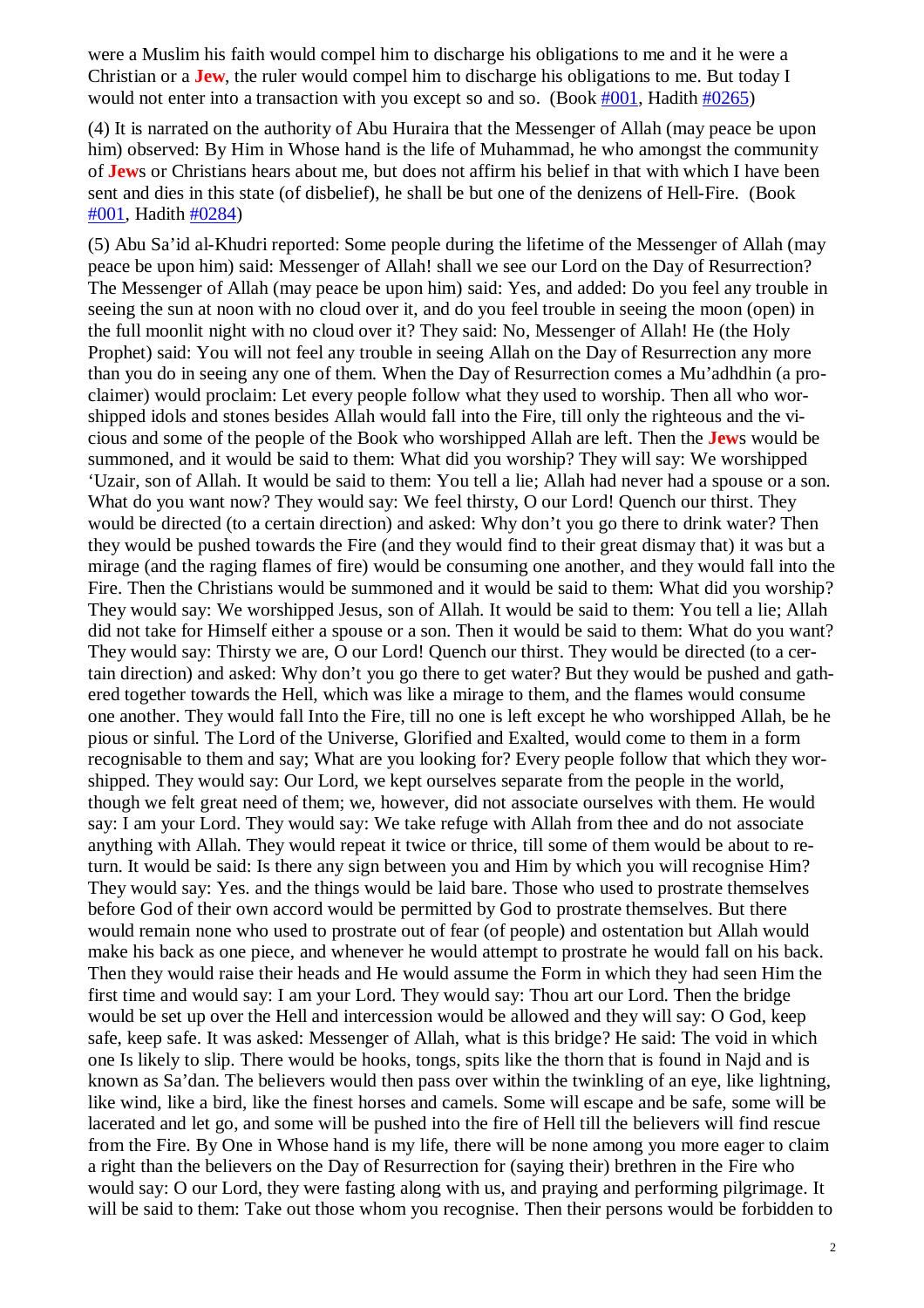the Fire; and they would take out a large number of people who had been overtaken by Fire up to the middle of the shank or up to the knees. They would then say: O our Lord I not one of those about whom Thou didst give us command remains in it. He will then say: Go back and bring out those in whose hearts you find good of the weight of a dinar Then they will take out a large number of people. Then they would say: O our Lord! we have not left anyone about whom You commanded us. He will then say: Go back and bring out those in whose hearts you find as much as half a dinar of good. Then they will take out a large number of people, and would say: O our Lord! not one of those about whom Thou commanded us we have left in it. Then He would say: Go back and in whose heart you find good to the weight of a particle bring him out. They would bring out a large number of people, and would then say: O our Lord, now we have not left anyone in it (Hell) having any good in him. Abu Sa'id Khudri said: If you don't testify me in this hadith, then recite if you like:" Surely Allah wrongs not the weight of an atom; and if it is a good deed. He multiplies it and gives from Himself a great reward" (al-Qur'an, iv. 40). Then Allah, Exalted and Great, would say: The angels have interceded, the apostles have interceded and the believers have interceded, and no one remains (to grant pardon) but the Most Merciful of the mercifuls. He will then take a handful from Fire and bring out from it people who never did any good and who had been turned into charcoal, and will cast them into a river called the river of life, on the outskirts of Paradise. They will come out as a seed comes cut from the silt carried by flood. You see it near the stone or near the tree. That which is exposed to the sun is yellowish or greenish and which is under the shade is white. They said: Messenger of Allah! it seems as if you had been tending a flock in the jungle. He (the Holy Prophet) said: They will come forth like pearls with seals on their necks. The inhabitants of Paradise would recognise them (and say): Those are who have been set free by the Compassionate One. Who has admitted them into Paradise without any (good) deed that they did or any good that they sent in advance Then He would say: Enter the Paradise; whatever you see in it is yours. They would say: O Lord, Thou hast bestowed upon us (favours) which Thou didst not bestow upon anyone else in the world. He would say: There is with Me (a favour) for you better than this. They would say: O our Lord! which thing is better than this? He would say: It is My pleasure. I will never be angry with you after this (Book  $\frac{\text{\#001}}{\text{\#00352}}$ )

(6) Thabit narrated it from Anas: Among the **Jew**s, when a woman menstruated, they did not dine with her, nor did they live with them in their houses; so the Companions of the Apostle (may peace be upon him) asked The Apostle (may peace be upon him), and Allah, the Exalted revealed:" And they ask you about menstruation; say it is a pollution, so keep away from woman during menstruation" to the end (Qur'an, ii. 222). The Messenger of Allah (may peace be upon him) said: Do everything except intercourse. The **Jew**s heard of that and said: This man does not want to leave anything we do without opposing us in it. Usaid b. Hudair and Abbad b. Bishr came and said: Messenger of Allah, the **Jew**s say such and such thing. We should not have, therefore, any contactwith them (as the **Jew**s do). The face of the Messenger of Allah (way peace be upon him) underwent such a change that we thought he was angry with them, but when they went out, they happened to receive a gift of milk which was sent to the Apostle of Allah (may peace be upon him). He (the Holy Prophet) called for them and gave them drink, whereby they knew that he was not angry with them. (Book #003, Hadith #0592)

(7) Thauban, the freed slave of the Messenger of Allah (may peace be upon him), said: While I was standing beside the Messenger of Allah (may peace be upon him) one of the rabbis of the **Jew**s came and said: Peace be upon you, O Muhammad. I pushed him backwith a push that he was going to fall. Upon this he said: Why do you push me? I said: Why don't you say: O Messenger of Allah? The **Jew** said: We call him by the name by which he was named by his family. The Messenger of Allah (may peace be upon him) said: My name is Muhammad with which I was named by my family. The **Jew** said: I have come to ask you (something). The Messenger of Allah (may peace be upon him) said: Should that thing be of any benefit to you, if I tell you that? He (the **Jew**) said: I will lend my ears to it. The Messenger of Allah (may peace be upon him) drew a line with the help of the stick that he had with him and then said: Ask (whatever you like). Thereupon the **Jew** said: Where would the human beings be on the Daywhen the earth would change into another earth and the heavens too (would change into other heavens)? The Messenger of Allah (may peace be upon him) said: They would be in darkness beside the Bridge. He (the **Jew**) again said: Who amongst people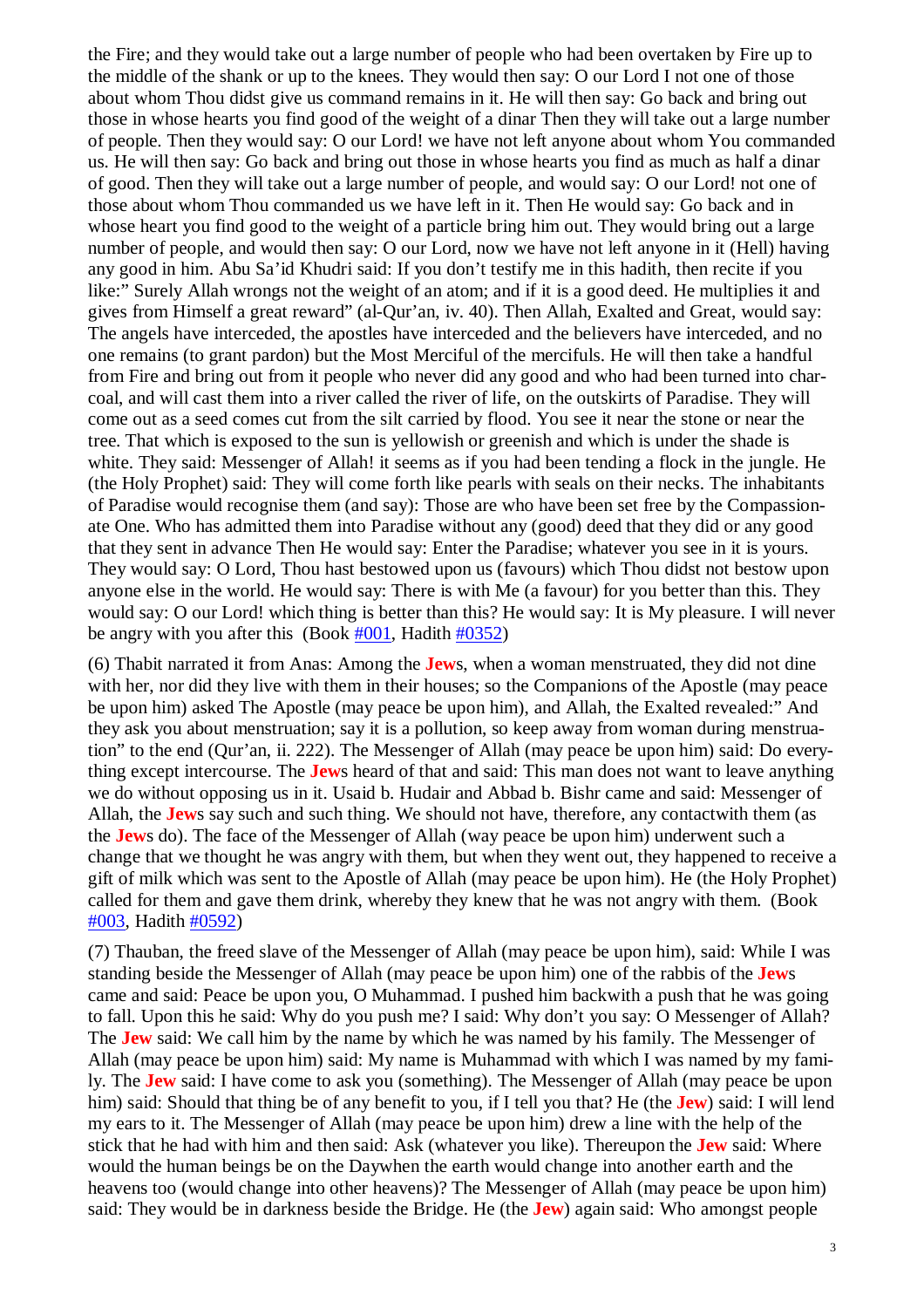would be the first to cross (this bridge).? He said: They would be the poor amongst the refugees. The **Jew** said: What would constitute their breakfast when they would enter Paradise? He (the Holy Prophet) replied: A caul of the fish-liver. He (the **Jew**) said. What would be their food alter this? He (the Holy Prophet) said: A bullockwhich was fed in the different quarters of Paradise would be slaughtered for them. He (the **Jew**) said: What would be their drink? He (the Holy Prophet) said: They would be given drink from the fountain which is named" Salsabil". He (the **Jew**) said: I have come to ask you about a thing which no one amongst the people on the earth knows except an apostle or one or two men besides him. He (the Holy Prophet) said: Would it benefit you if I tell you that? He (the **Jew**) said: I would lend ears to that. He then said: I have come to ask you about the child. He (the Holy Prophet) said: The reproductive substance of man is white and that of woman (i. e. ovum central portion) yellow, and when they have sexual intercourse and the male's substance (chromosomes and genes) prevails upon the female's substance (chromosomes and genes), it is the male child that is created by Allah's Decree, and when the substance of the female prevails upon the substance contributed by the male, a female child is formed by the Decree of Allah. The **Jew** said: What you have said is true; verily you are an Apostle. He then returned and went away. The Messenger of Allah (may peace be upon him) said: He asked me about such and such things of which I have had no knowledge till Allah gave me that. (Book  $\frac{\text{\#003}}{\text{\#003}}$ , Hadith  $\frac{\text{\#0614}}{\text{\#0614}}$ )

(8) Ibn Umar reported: When the Muslims came to Medina, they gathered and sought to know the time of prayer but no one summoned them. One day they discussed the matter, and some of them said: Use something like the bell of the Christians and some of them said: Use horn like that of the **Jew**s. Umar said: Why may not a be appointed who should call (people) to prayer? The Messenger of Allah (may peace be upon him) said: O Bilal, get up and summon (the people) to prayer. (Book #004, Hadith #0735)

(9) 'A'isha reported: The Messenger of Allah (may peace be upon him) said during his illness from which he never recovered: Allah cursed the **Jew**s and the Christians that they took the graves of their prophets as mosques. She ('A'isha) reported: Had it not been so, his (Prophet's) grave would have been in an open place, but it could not be due to the fear that it may not be taken as a mosque. (Book #004, Hadith #1079)

(10) Abu Huraira reported: The Messenger of Allah (may peace be upon him) said: Let Allah destroy the **Jew**s for they have taken the graves of their apostles as places of worship. (Book #004, Hadith #1080)

(11) Abu Huraira reported: The Messenger of Allah (may peace be upon him) said: Let there be curse of Allah upon the **Jew**s and the Christians for they have taken the graves of their apostles as places of worship. (Book #004, Hadith #1081)

(12) 'A'isha and Abdullah reported: As the Messenger of Allah (may peace be upon him) was about to breathe his last, he drew his sheet upon his face and when he felt uneasy, he uncovered his face and said in that very state: Let there be curse upon the **Jew**s and the Christians that they have taken the graves of their apostles as places of worship. He in fact warned (his men) against what they (the **Jew**s and the Christians) did. (Book #004, Hadith #1082)

(13) 'A'isha reported: The Holy Prophet (may peace be upon him) entered my house when a **Jew**ess was with me and she was saying: Do you know that you would be put to trial in the grave? The Messenger of Allah (may peace be upon him) trembled (on hearing this) and said: It is the **Jew**s only who would-be put to trial. 'A'isha said: We passed some nights and then the Messenger of Allah (may peace be upon him) said: Do you know that it has been revealed to me:" You would be put to trial in the grave"? 'A'isha said: 1 heard the Messenger of Allah (may peace be upon him) seeking refuge from the torment of the grave after this. (Book #004, Hadith #1212)

(14) 'A'isha reported: There came to me two old women from the old **Jew**esses of Medina and said: The people of the grave are tormented in their graves. I contradicted them and I did not deem it proper to testify them. They went away and the Messenger of Allah (may peace be upon him) came to me and I said to him: Messenger of Allah I there came to me two old women from the old **Jew**esses of Medina and asserted that the people of the graves would be tormented therein. He (the Prophet) said: They told the truth; they would be tormented (so much) that the animals would listen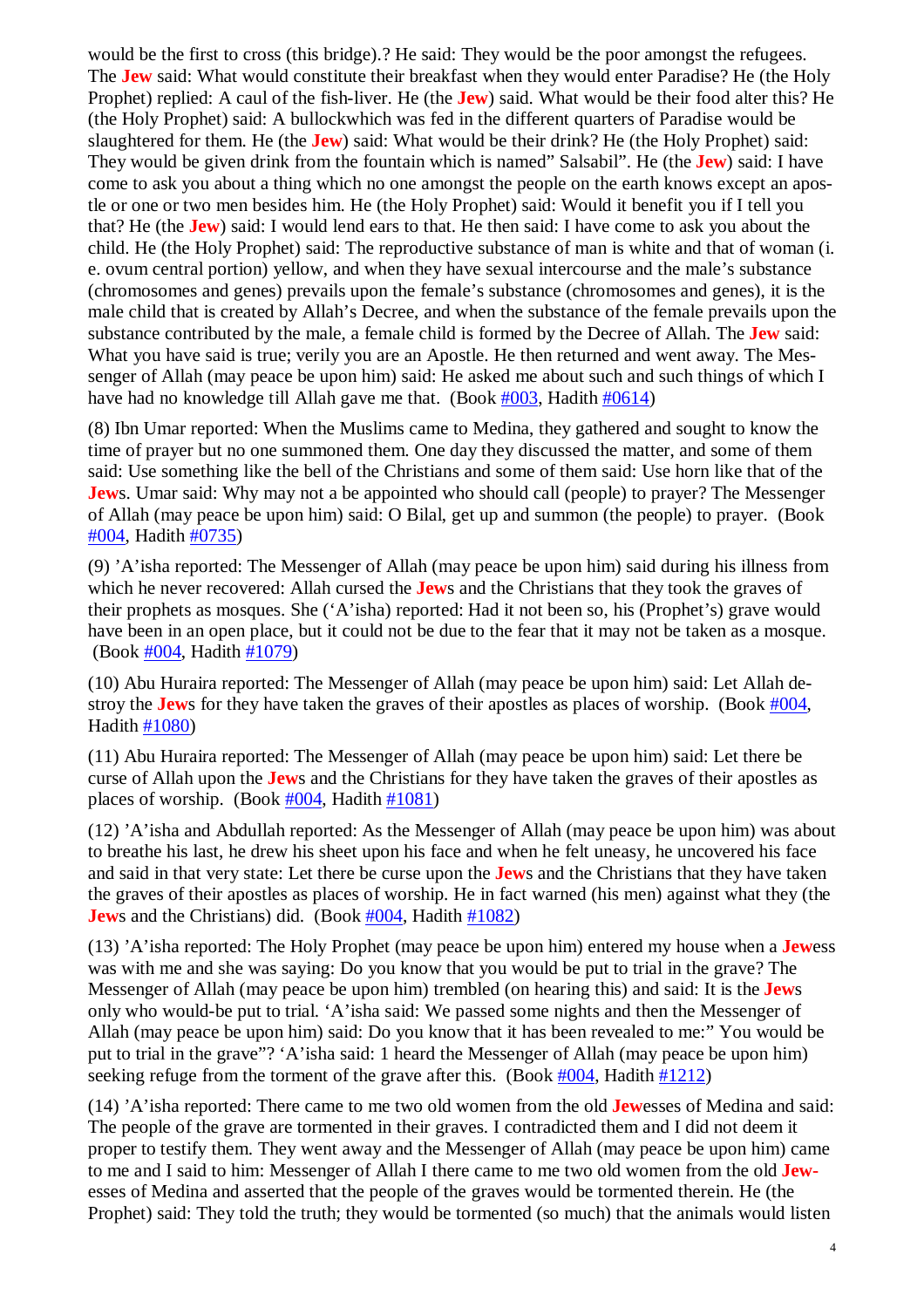to it. She ('A'isha) said: Never did I see him (the Holy Prophet) afterwards but seeking refuge from the torment of the grave in prayer. (Book  $\#004$ , Hadith  $\#1214$ )

(15) Abu Huraira reported Allah's Messenger (may peace be upon him) as saying: We who are the last shall be the first on the Day of Resurrection, except that every Ummah was given the Book before us and we were given it after them. It was this day which Allah prescribed for us and guided us to it and the people came after us with regard to it, the **Jew**s observing the next day and the Christians the day following that. (Book  $\#004$ , Hadith  $\#1858$ )

(16) Abu Huraira reported Allah's Messenger (may peace be upon him) as saying: We are the last (but) we would be the first on the Day of Resurrection, and we would be the first to enter Paradise, but that they were given the Book before us and we were given after them. They disagreed and Allah guided us aright on whatever they disagreed regarding the truth. And it was this day of theirs about which they disagreed, but Allah guided us to it, and that is Friday for us; the next day is for the **Jew**s and the day following for the Christians. (Book  $\#004$ , Hadith  $\#1860$ )

(17) Abu Huraira reported Muhammad, the Messenger of Allah (may peace be upon him), as saying: We who are the last would be the first on the Day of Resurrection but they (other Ummahs) were given the Book before us and we were given after them, and this was the day that was prescribed for them but they disagreed on it. And Allah guided us to it. and they came after us with regard to it, the **Jew**s observing the next day and the Christians the day following that. (Book #004, Hadith #1861)

(18) It is narrated by Abu Huraira and Huraira that the Messenger of Allah (may peace be upon him) said: It was Friday from which Allah diverted those who were before us. For the **Jew**s (the day set aside for prayer) was Sabt (Saturday), and for the Christians it was Sunday. And Allah turned towards us and guided us to Friday (as the day of prayer) for us. In fact, He (Allah) made Friday, Saturday and Sunday (as days of prayer). In this order would they (**Jew**s and Christians) come after us on the Day of Resurrection. We are the last of (the Ummahs) among the people in this world and the first among the created to be judged on the Day of Resurrection. In one narration it is: ', to be judged among them". (Book #004, Hadith #1862)

(19) 'Amra reported that a **Jew**ess came to 'A'isha to ask (about something) and said: May Allah protect you from the torment of the grave! 'A'isha said: Messenger of Allah, would people be tormented in the graves? The Messenger of Allah (may peace be upon him) said: (May there be) protection of Allah! The Messenger of Allah (may peace be upon him) mounted one morning on the ride, and the sun eclipsed. 'A'isha said: I came in the company of the women in the mosque from behind the rooms. The Messenger of Allah (way peace he upon him) dismounted from his ride and came to the place of worship where he used to pray. He stood up (to pray) and the people stood behind him. 'A'isha said: He stood for a long time. He then bowed and it was a long ruku'. He then raised his head and he stood for a long time, less than the first standing. He then bowed and his ruku' was long, but it was less than that (the first) ruku'. He then raised (his head) and the sun had become bright. He (the Holy Prophet) then said: I saw you under trial in the grave like the turmoil of Dajjal. 'Amra said: I heard 'A'isha say: I listened after this to the Messenger of Allah (may peace be upon him) seeking refuge from the torment of Fire and the torment of the grave. (Book #004, Hadith #1973)

(20) Abu Musa reported that when 'Umar was wounded, there came Suhaib from his house and went to 'Umar and stood by his side, and began to wail. Upon this 'Umar said: What are you weeping for? Are you weeping for me? He said: By Allah, it is for you that I weep, O Commander of the believers. He said: By Allah, you already know that the Messenger of Allah (may peace be upon him) had said: He who is lamented upon is punished. I made a mention of it to Musa b. Talha, and he said that 'A'isha told that it concerned the **Jew**s (only). (Book #004, Hadith #2020)

(21) Hisham b. 'Urwa narrated on the authority of his father that the saying of Ibn 'Umar, viz." The dead would be punished because of the lamentation of his family over him" was mentioned to 'A'isha. Upon this she said: May Allah have mercy upon Abu 'Abd al-Rahman (the kunya of Ibn 'Umar) that he heard something but could not retain it (well). (The fact is) that the bier of a **Jew** passed before the Messenger of Allah (may peace be upon him) and (the members of his family)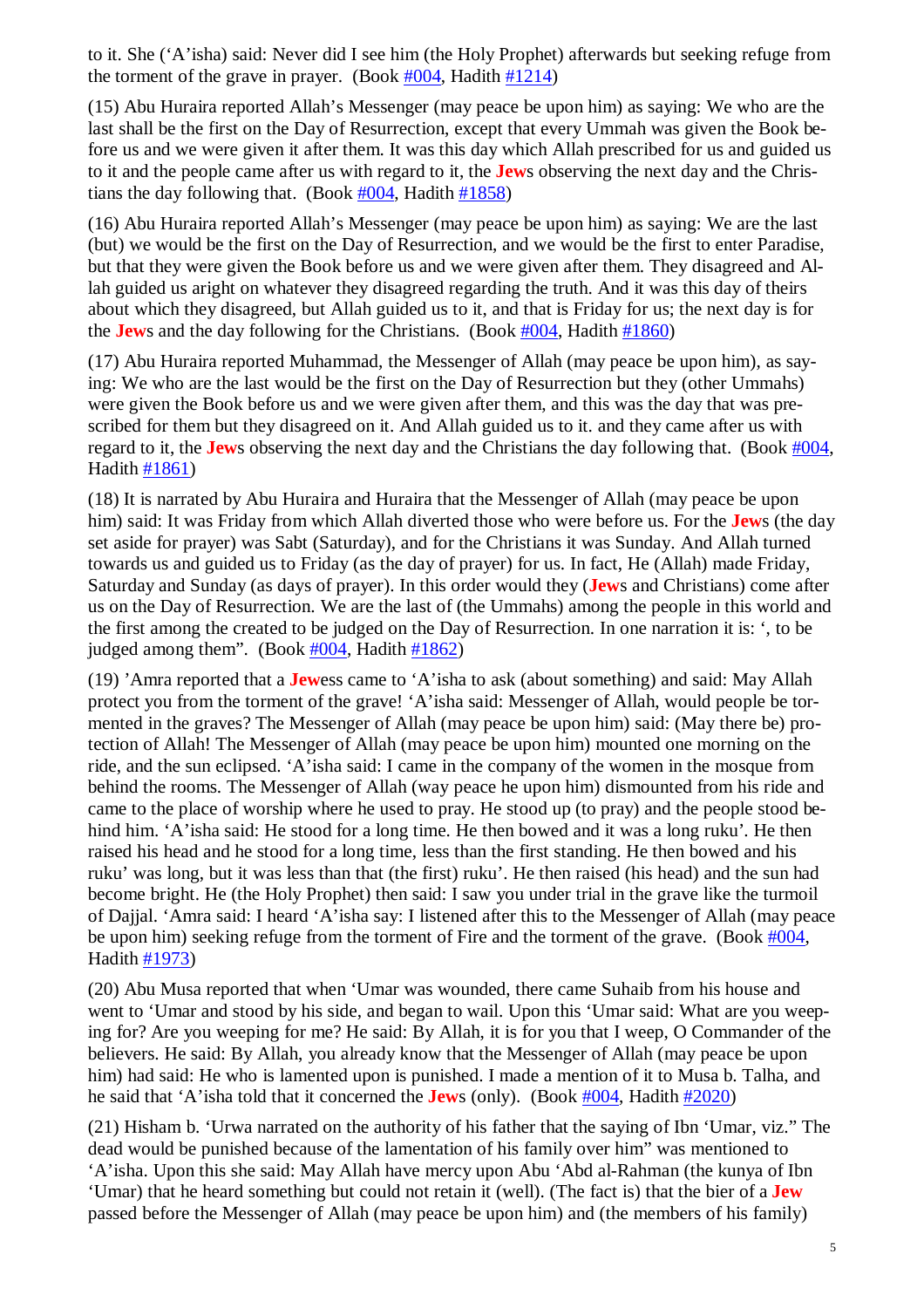were waiting over him. Upon this he said: You are wailing and he is being punished. (Book #004, Hadith #2026)

(22) 'Amra daughter of 'Abd al Rahman narrated that she heard (from) 'A'isha and made a mention to her about 'Abdullah b. 'Umar as saying: The dead is punished because of the lamentation of the living. Upon this 'A'isha said: May Allah have mercy upon the father of 'Abd al-Rahman (Ibn 'Umar). He did not tell a lie, but he forgot or made a mistake. The Messenger of Allah (may peace be upon him) happened to pass by a (dead) **Jew**ess who was being lamented. Upon this he said: They weep over her and she is being punished in the grave. (Book  $\#004$ , Hadith  $\#2029$ )

(23) It is narrated on the authority of Jabir ibn 'Abdullah: There passed a bier and the Holy Prophet (may peace be upon him) stood up for it and we also stood up along with him. We said: Messenger of Allah, that was the bier of a **Jew**ess. Upon this he remarked: Verily, death is a matter of consternation, so whenever you come across a bier stand up. (Book #004, Hadith #2095)

(24) Again Abu Zubair heard Jabir say that the Holy Prophet (may peace be upon him) and his Companions kept standing for a bier of a **Jew** until it disappeared from sight. (Book #004, Hadith #2097)

(25) It is narrated on the authority of Ibn Abu Laila that while Qais b. Sa'd and Sahl b. Hunaif were both in Qadislyya a bier passed by them and they both stood up. They were told that it was the bier of one of the people of the land (non-Muslim). They said that a bier passed before the Holy Prophet (may peace be upon him) and he stood up. He was told that he (the dead man) was a **Jew**. Upon this he remarked: Was he not a human being or did he not have a soul? And in the hadith narrated by 'Amr b. Murra with the same chain of transmitters, (the words) are:" There passed a bier before us." (Book #004, Hadith #2098)

(26) Zainab, the wife of 'Abdullah (b. Mas'ud ), reported that the Messenger of Allah (may peace be upon him) said: 0 women, give sadaqa even though it be some of your **Jew**ellery. She returned to 'Abdullah and said: You are a person with empty hands, whereas the Messenger of Allah (may peace be upon him) has commanded us to give sadaqa, so better go to him and ask and if this will suffice for me; otherwise I shall give it to someone else. 'Abdullah said to me (his wife): You better go yourself. So I went and there was another woman of the Ansar at the door of the Messenger of Allah (may peace be upon him) having the same porpose as I had. Now Allah's Messenger (may peace be upon him) was invested with awe (so we did not like to knock). Then Bilal came out and we said to him: Go to the Messenger of Allah (may peace be upon him) and inform him that there are two women at the door asking him whether it will serve them to give sadaqa to their spouses and to orphans who are under their charge, but do not inform him who we are. Bilal went to the Messenger of Allah (may peace be upon him) and asked him (what these women had instructed him to ask). The Messenger of Allah (may peace be upon him) asked him who these women were. He (Bilal) said: They are women from Ansar and Zainab. Upon this the Messenger of Allah (may peace be upon him) said: Which of the Zainabs? He said: The wife of 'Abdullah. The Messenger of Allah (may peace be upon him) said: There are two rewards for them, the reward of kinship and the reward of Sadaqa. (Book #005, Hadith #2188)

(27) A hadith like this has been narrated on the authority of Zainab the wife of 'Abdullah, and she said: I was in the mosque and the Prophet of Allah (may peace be upon him) saw me and said: Give Sadaqa even though it is out of your **Jew**ellery. The rest of the hadith is the same. (Book  $\frac{\text{H005}}{\text{H005}}$ , Hadith #2189)

(28) Ibn Abbas (Allah be pleased with both of them) reported that when Allah's Messenger (may peace be upon him) came to Medina, he found the **Jew**s observing the fast on the day of Ashura. They (the **Jew**s) were asked about it and they said: It is the day on which Allah granted victory to Moses and (his people) Bani Isra'il over the Pharaoh and we observe fast out of gratitude to Him. Upon this the Apostle of Allah (may peace be upon him) said: We have a closer connection with Moses than you have, and he commanded to observe fast on this day. (Book  $\#006$ , Hadith  $\#2518$ )

(29) This hadith has been narrated by Ibn Bishr with the same chain of trans- mitters (but with a slight variation) that he (the Holy Prophet) inquired of them (**Jew**s) about it (fasting on the day of 'Ashura). (Book  $\frac{\text{\#006}}{\text{\#006}}$ , Hadith  $\frac{\text{\#2519}}{\text{\#2519}}$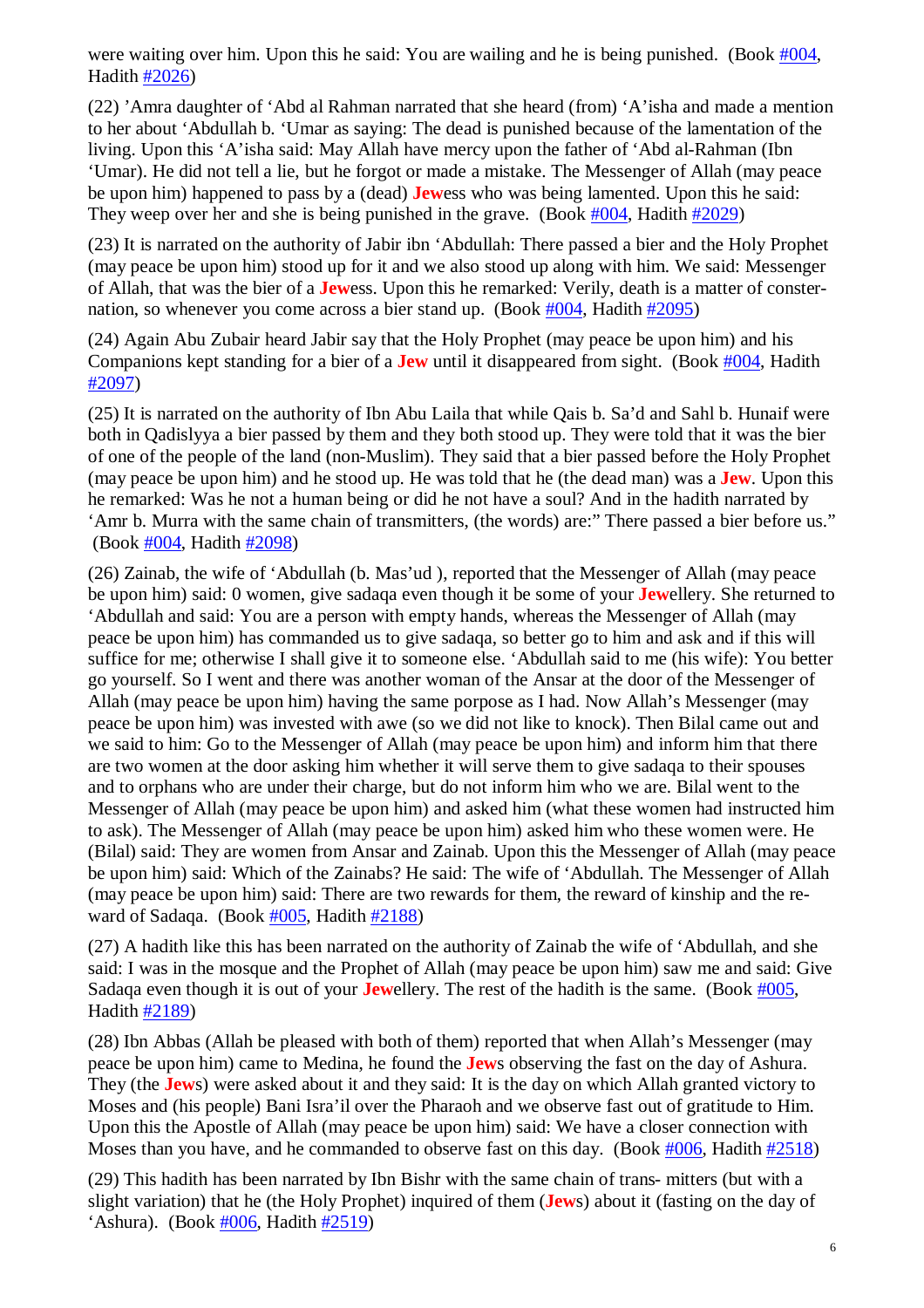(30) Ibn'Abbas (Allah be pleased with both of them) reported that the Messenger of Allah (may peace be upon him) arrived in Medina and found the **Jew**s observing fast on the day of 'Ashura. The Messenger of Allah (may peace be upon him) said to them: What is the (significance) of this day that you observe fast on it? They said: It is the day of great (significance) when Allah delivered Moses and his people, and drowned the Pharaoh and his people, and Moses observed fast out of gratitude and we also observe it. Upon this the Messenger of Allah (may peace be upon him) said: We have more right, and we have a closer connection with Moses than you have; so Allah's Messenger (may peace be upon him) observed fast (on the day of 'Ashura), and gave orders that it should be observed. (Book #006, Hadith #2520)

(31) Abu Musa (Allah be pleased with him) reported: The day of 'Ashura was one which the **Jew**s respected and they treated it as Id. The Messenger of Allah (may peace be upon him) said: You also observe fast on this day. (Book  $\text{\#006}$ , Hadith  $\text{\#2522}$ )

(32) Abu Musa reported that the people of Khaibar (most of them were **Jew**s) observed fast on tht day of 'Ashura and they treated it as 'Id and gave their women ornaments and beautiful dresstowear. The Messenger of Allah (may peace be upon him) said: You (only) observe fast on this day. (Book  $\#006$ , Hadith  $\#2523$ )

(33) Ibn 'Abbas reported that when the Messenger of Allah (may peace be upon him) fasted on the day of 'Ashura and commanded that it should he observed as a fast, they (his Companions) said to him: Messenger of Allah, it is a day which the **Jew**s and Christians hold in high esteem. Thereupon the Messenger of Allah (may peace be upon him) said: When the next year comes, God willing, we would observe fast on the 9th But the Messenger of Allah (may peace be upon him) died before the advent of the next year. (Book  $\frac{\text{\#006}}{\text{\#006}}$ , Hadith  $\frac{\text{\#2528}}{\text{\#2528}}$ )

(34) Anas (Allah be pleased with him) reported: I was sitting behind Abu Talha on the Day of Khaibar and my feet touched the foot of Allah's Messenger (may peace be upon him), and we came (to the people of Khaibar) when the sun had risen and they had driven out their cattle, and had themselves come out with their axes, large baskets and hatchets, and they said: (Here come) Muhammad and the army. Allah's Messenger (may peace be upon him) said: Khaibar is ruined. Verily when we get down in the valley of a people, evil is the morning of the warned ones (al-Qur'an, xxxvii. 177). Allah, the Majestic and the Glorious, defeated them (the inhabitants of Khaibar), and there fell to the lot of Dihya a beautiful girl, and Allah's Messenger (may peace be upon him) got her in exchange of seven heads, and then entrusted her to Umm Sulaim so that she might embellish her and prepare her (for marriage) with him. He (the narrator) said: He had been under the impression that he had said that so that she might spend her period of 'Iddah in her (Umm Sulaim's) house. (The woman) was Safiyya daughter of Huyayy. Allah's Messenger (may peace be upon him) arranged the wedding feast consisting of dates, cheese, and refined butter, and pits were dug and tiers were set in them dining cloths, and there was brought cheese and refined butter, and these were placed there. And the people ate to their fill, and they said: We do not know whether he (the Holy Prophet) had married her (as a free woman), or as a slave woman. They said: If he (the Holy Prophet) would make her wear the veil, then she would be a (free married) woman, and if he would not make her wear the veil, then she should be a slave woman. When he intended to ride, he made her wear the veil and she sat on the hind part of the camel; so they came to know that he had married her. As they approached Medina, Allah's Messenger (may peace be upon him) drove (his ride) quickly and so we did. 'Adba' (the name of Allah's Apostle's camel) stumbled and Allah's Messenger (may peace be upon him) fell down and she (Radrat Safiyya: also fell down. He (the Holy Prophet) stood up and covered her. woman looked towards her and said: May Allah keep away the **Jewess!** He (the narrator) said: I said: Aba Hamza, did Allah's Messenger (may peace be upon him) really fall down? He said: Yes, by Allah, he in fact fell down. Anas said: I also saw the wedding feast of Zainab, and he (the Holy Prophet) served bread and meat to the people, and made them eat to their heart's content, and he (the Holy Prophet) sent me to call people, and as he was free (from the ceremony) he stood up and I followed him. Two persons were left and they were busy in talking and did not get out (of the apartment). He (the Holy Prophet) then proceeded towards (the apartments of) his wives. He greeted with as-Salamu 'alaikum to every one of them and said: Members of the household, how are you? They said: Messenger of Allah, we are in good state 'How do you find your family? He would say: In good state. When he was free from (this work of exchanging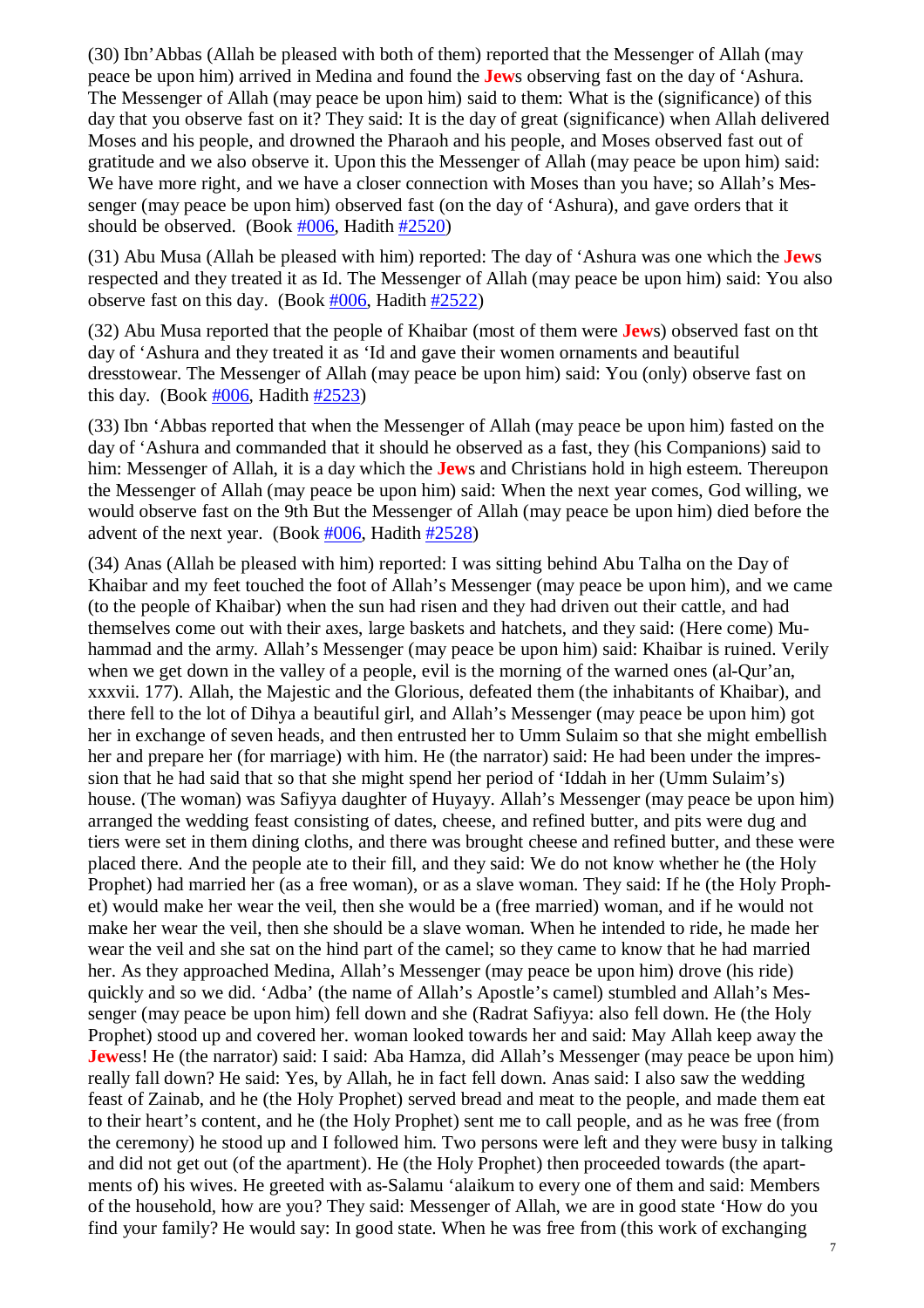greetings) he came back, and I also came back along with him. And as he reached the door, (he found) that the two men were still busy in talking. And when they saw him having returned, they stood up and went out; and by Allah! I do not know whether I had informed him, or there was a revelation to him (to the affect) that they had gone. He (the Holy Prophet) then came back and I also returned along with him, and as he put his step on the threshold of his door he hung a curtain between me and him, and (it was on this occasion) that Allah revealed this verse: (" O you who believe), do not enter the houses of the Prophet unless permission is given to 'you" (xxxiii. 53). (Book #008, Hadith #3328)

(35) Jabir (Allah be pleased with him) declared that the **Jew**s used to say: When a man has intercourse with his wife through the vagina but being on her back. the child will have squint, so the verse came down:" Your wives are your tilth; go then unto your tilth as you may desire" (ii. 223) (Book #008, Hadith #3363)

(36) Jabir (b. Abdullah) (Allah be pleased with him) reported that the **Jew**s used to say that when one comes to one's wife through the vagina, but being on her back, and she becomes pregnant, the child has a squint. So the verse came down:" Your wives are your ti'Ith; go then unto your tilth, as you may desire." (Book #008, Hadith #3364)

(37) 'Abdullah b. Umar (Allah be pleased with them) reported that when Khaibar had been conquered, the **Jew**s asked Allah's Messenger (may peace be upon him) to let them continue (cultivation in those lands) on half of the share of yield in fruits and crop, whereupon Allah's Messenger (may peace be upon him) said: I will allow you to continue here, so long as we would desire. The rest of the hadith is the same, but with this addition:" The fruit would be distributed equal to the half of Khaibar. And out of hall of the produce of the land, Allah's Apostle (may peace be be upon him) got the fifth part." (Book  $\#010$ , Hadith  $\#3761$ )

(38) Abdullah b. Umar (Allah be pleased with them) reported that Allah's Messenger (may peace be upon him) returned to the **Jew**s of Khaibar the date-palms of Khaibar and its land on the condition that they should work upon them with their own wealth (seeds, implements), and give half of the yield to Allah's Messenger (may peace be upon him). (Book #010, Hadith #3762)

(39) Ibn Umar reported that 'Umar b. al-Khattab (Allah be pleased with him) expelled the **Jew**s and Christians from the land of Hijaz, and that when Allah's Messenger (may peace be upon him) conquered Khaibar he made up his mind to expel the **Jew**s from it (the territory of Khaibar) because, when that land was conquered, it came under the sway of Allah, that of His Messenger (may peace be upon him) and that of the Muslims. The **Jew**s asked Allah's Messenger (may peace be upon him) to let them continue there on the condition that they would work on it, and would get in turn half of the fruit (of the trees), whereupon Allah's Messenger (may peace be upon him) said: We would let you continue there so long as we will desire. So they continued (to cultivate the lands) till 'Umar externed them to Taima' ang Ariha (two villages in Arabia, but out of Hijaz). (Book  $\frac{\#010}{}$ , Hadith #3763)

(40) Jabir b. 'Abdullah (Allah be pleased with them) reported Allah's Messenger (may peace be upon him) as saying in the Year of Victory while he was in Mecca: Verily Allah and His Messenger have forbidden the sale of wine, carcass, swine and idols, It was said: Allah's Messenger, you see that the fat of the carcass is used for coating the boats and varnishing the hides and people use it for lighting purposes, whereupon he said: No, it is forbidden, Then Allah's Messenger (may peace be upon him) said: May Allah the Exalted and Majestic destroy the **Jew**s; when Allah forbade the use of fat of the carcass for them, they melted it, and then sold it and made use of its price (received from it). (Book  $\frac{\text{\#010}}{\text{\#010}}$ , Hadith  $\frac{\text{\#3840}}{\text{\#010}}$ 

(41) Ibn Abbas (Allah be pleased with him) reported: This news reached 'Umar that Samura had sold wine, whereupon he said: May Allah destroy Samura; does he not know that Allah's Messenger (may peace be upon him) said:" Let there be the curse of Allah upon the **Jew**s that fat was declared forbidden for them, but they melted it and then sold it"? (Book  $\#010$ , Hadith  $\#3842$ )

(42) Abu Huraira (Allah be pleased with him) reported Allah's Messenger (may peace be upon him) as saying: May Allah destroy the **Jew**s for Allah forbade the use of fat for them, but they sold it and made use of its price. (Book  $\frac{\text{\#010}}{\text{\#010}}$ , Hadith  $\frac{\text{\#3844}}{\text{\#3844}}$ )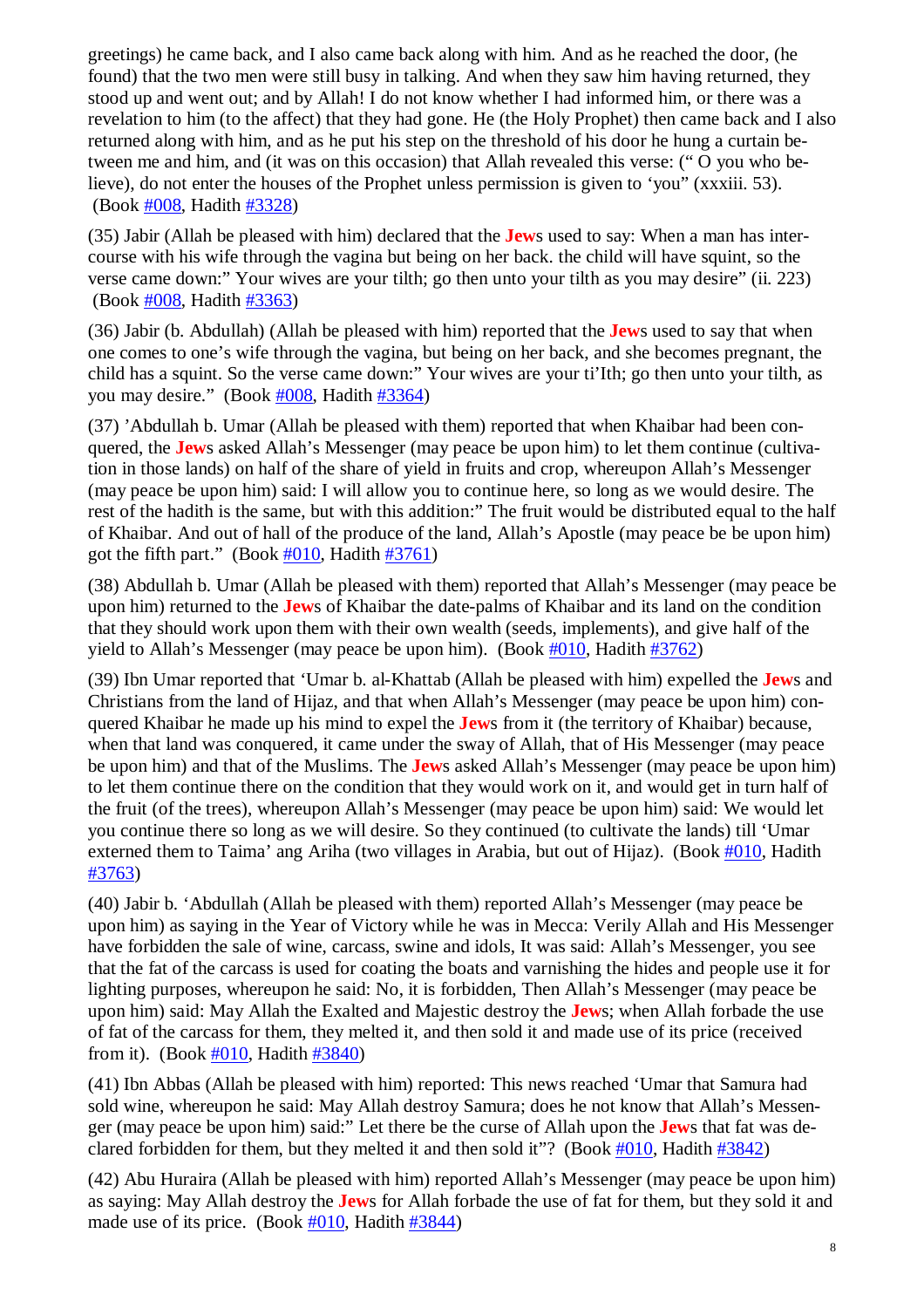(43) Fadala b. 'Ubaid reported: We were in the company of Allah's Messenger ( may peace be upon him) on the day (of the Victory of) Khaibar, and made transaction with the **Jew**s for the 'uqiya of gold for the dinars or three (gold coins), whereupon Allah's Messenger (may peace be upon him) said: Do not sell gold for gold but for equal weight (Book  $\#010$ , Hadith  $\#3866$ )

(44) Hanash reported: We were along with Fadala b. Ubaid (Allah be pleased with him) in an expedition. There fell to my and my friend's lot a necklace made of gold, silver and **Jew**els. I decided to buy that. I asked Fadala b. 'Ubaid, whereupon he said: Separate its gold and place it in one pan (of the balance) and place your gold in the other pan, and do not receive but equal for equal, for I heard Allah's Messenger (may peace be upon him) as saying: He who believes in Allah and the Hereafter should not take but equal for equal. (Book  $\#010$ , Hadith  $\#3867$ )

(45) 'A'isha (Allah be pleased with her) reported that Allah's Messenger (may peace be upon him) bought some grain from a **Jew** on credit and gave him a coat-of- mail of his as a pledge. (Book #010, Hadith #3902)

(46) 'A'isha (Allah be pleased with her) reported: Allah's Messenger (may peace be upon him) bought from a **Jew** grain (as loan) and pledged him his iron coat-of-mail. (Book #010, Hadith #3903)

(47) 'A'isha (Allah be pleased with her) reported that Allah's Messenger (may peace be upon him) bought from a **Jew** grain for a specified time; and gave him iron coat-of-mail of his as a pledge. (Book #010, Hadith #3904)

(48) Sahl b. Abu Hathma and Rafi' b. Khadij reported that 'Abdullah b. Sahl b. Zaid and Muhayyisa b. Mas'ud b. Zaid went out and as they reached Khaibar they were separated. Then Muhayyisa found 'Abdullah b. Sahl having been **kill**ed. He buried him, and then came to Allah's Messenger (may peace be upon him). They were Huwayyisa b. Mas'ud and 'Abd al-Rahman b. Sahl, and he (the latter one) was the youngest of the people (those three who had come to seek an interview with the Holy Prophet) began to talk before his Companions (had spoken). Thereupon Allah's Messenger (may peace be upon him) said: The eldest one (eldest in regard to age should speak). So he kept quiet, and his companions (Muhayyisa and Huwayyisa) began to speak, and he ('Abd al Rahman) spoke along with them and they narrated to Allah's Messenger (may peace be upon him) the murder of 'Abdullah b. Sahl. Thereupon he said to them: Are you prepared to take fifty oaths so that you may be entitled (to blood-wit) of your companion (or your man who has murdered)? They said: How can we take an oath on a matter which we have not witnessed? He (the Holy Prophet) said: Then the **Jew**s will exonerate themselves by fifty oaths. They said: How can we accept the oaths of people who are unbelievers? When Allah's Messenger (may peace be upon him) saw that, he himself paid his blood-wit. (Book  $\#016$ , Hadith  $\#4119$ )

(49) Sahl. b. Abu Hathma and Rafi' b. Khadij reported that Muhayyisa b. Mas'ud and 'Abdullah b. Sahl went towards Khaibar and they separated near the palm-trees. 'Abdullah b. Sahl was **kill**ed. They accused the **Jew**s (for this act). And there came to Allah's Apostle (may peace be upon him) his brother (the brother of the slain person) 'Abd al-Rahman and his cousins Huwayyisa and Muhayyisa; and 'Abd al-Rahman talked to him about the matter pertaining to (the murder of) his brother, and he was the youngest among them. Thereupon Allah's Messenger (may peace be upon him) said: Show regard for the greatness of the old, or he said: Let the eldest begin speaking. Then they (Huwayyisa and Muhayyisa) spoke about the matter of their companion (murder of their cousin, 'Abdullah b. Sahl). Thereupon Allah's Messenger (may peace be upon him) said: Let fifty (persons) among you take oath for levelling the charge (of murder) against a person amongst them, and he would be surrendered to you. They said: We have not witnessed this matter ourselves. How can we then take oath? He (the Holy Prophet) said: The **Jew**s will exonerate themselves by the oaths of fifty of them. They said: Messenger of Allah, they are non-believing people. Thereupon Allah's Messenger (may peace be upon him) paid the blood wit for him. Sahl said: As one day I entered the fold a she-camel amongst those camels hit me with its leg. (Book  $\frac{\text{#016}}{\text{#016}}$ , Hadith  $\frac{\text{#4120}}{\text{#016}}$ )

(50) Bushair b. Yasar reported that 'Abdullah b. Sahl b. Zaid and Muhayyisa b. Mas'ud b. Zaid, both of them were Ansar belonging to the tribe of Banu Haritha, set out to Khaibar during the lifetime of Allah's Messenger (may peace be upon him). There was peace during those days and (this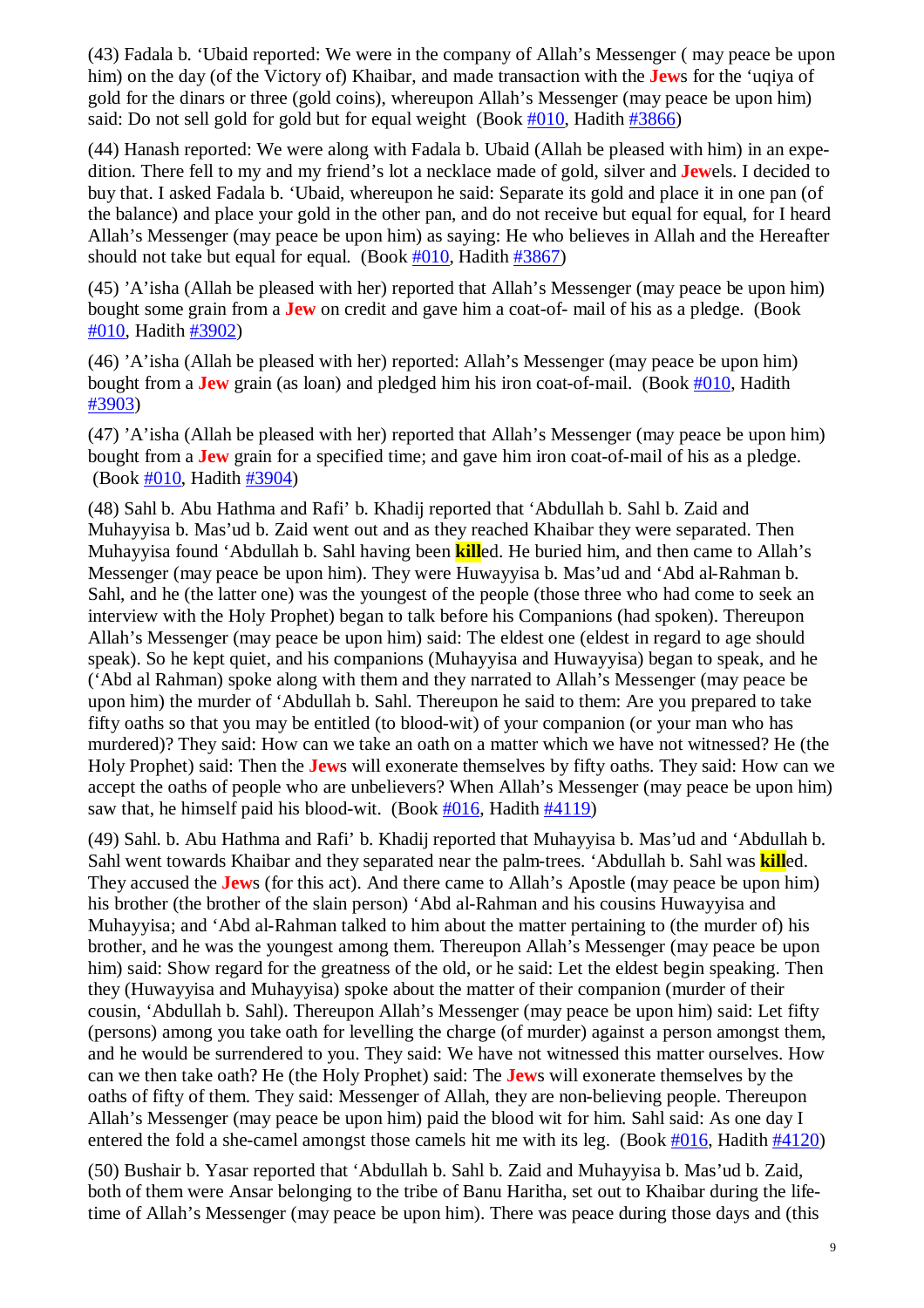place) was inhabited by the **Jew**s. They parted company for their (respective) needs. 'Abdullab b. Sahl was **kill**ed, and his dead body was found in a tank. His companion (Muhayyisa) buried him and came to Medina, and the brothers of the slain 'Abd al-Rahman b. Sahl. and Muhayyisa and Huwayyisa told Allah's Messenger (may peace be upon him) the case of 'Abdullah and the place where he had been murdered. Bushair reported on the authority of one who had seen Allah's Messenger (may peace be upon him) that he had said to them: You take fifty oaths and you are entitled to blood-wit of (one) slain among you (or your companion). They said: Messenger of Allah, we neither saw (with our own eyes this murder) nor were we present there. Thereupon (Allah's Messenger is reported to have said): Then the **Jew**s will exonerate themselves by taking fifty oaths. They said: Allah's Messenger, how can we accept the oath of unbelieving people? Bushair said that Allah's Messenger (may peace be upon him) paid the blood-wit himself. (Book #016, Hadith #4123)

(51) Abu Laila 'Abdullah b. 'Abd al-Rahman b. Sahl reported that the elderly persons of (the tribe) had informed Sahl b. Abu Hathma that 'Abdullah b. Sahl and Muhayyisa went out to Khaibar under some distress which had afflicted them. Muhayyisa came and informed that Abdutlah b. Sahl had been **kill**ed, and (his dead body) had been thrown in a well or in a ditch. He came to the **Jew**s and said: By Allah, it is you who have **kill**ed him. They said: By Allah, we have not **kill**ed him. He then came to his people, and made mention of that to them. Then came he and his brother Huwayyisa, and he was older than he, and 'Abd al-Rahman b. Sahl. Then Muhayyisa went to speak, and it was he who had accompanied ('Abdullah) to Khaibar, whereupon Allah's Messenger (may peace be upon him) said to Muhayyisa: Observe greatness of the great (he meant the seniority of age). Then Huwayyisa spoke and then Muhayyisa also spoke. Thereupon Allah's Messenger (may peace be upon him) said: They should either pay blood-wit for your companion, or be prepared for war. Allah's Messenger (may peace be upon him) wrote about it to them (to the **Jew**s). They wrote: Verily, by Allah, we have not **kill**ed him. Thereupon Allah's Messenger (may peace be upon him) said to Huwayyisa and Muhayyisa and Abd al-Rahman: Are you prepared to take oath in order to entitle yourselves for the blood-wit of your companion? They said: No. He (the Holy Prophet) said: Then the **Jew**s will take oath (of their innocence). They said: They are not Muslims. Allah's Messenger (may peace be upon him), however, himself paid the blood-wit to them and sent to them one hundred camels until they entered into their houses, Sahl said: One red she-camel among them kicked me. (Book #016, Hadith #4126)

(52) This hadith has been narrated on the authority of Ibn Shihab with the same chain of transmitters but with this addition:" Allah's Messenger (may peace be upon him) decided (according to Qasama) between the persons of Ansar (and yours) about a slain (Muslim) for which they made claim against the **Jew**s (Book  $\frac{\text{\#016}}{\text{\#016}}$ , Hadith  $\frac{\text{\#4128}}{\text{\#016}}$ )

(53) Anas b. Malik reported that a **Jew kill**ed a girl with a stone for her silver ornaments. She was brought to Allah's Messenger (may peace be upon him) when there was yet some life in her. He (the Holy Prophet) said to her: Has so and so **kill**ed you? She indicated with the nod of her head: No. He said for the second time, and she again said: No with the nod of her head. He asked for the third time, and she said: Yes with the nod of her head and Allah's Messenger (may peace be upon him) commanded to crush his head between two stones. (Book #016, Hadith #4138)

(54) Anas reported that a **Jew kill**ed a girl of the Ansar for her ornaments and then threw her in a well and smashed her head with a stone. He was caught and brought to the Messenger of Allah (may peace be upon him), and he commanded that he should be stoned to death. So he was stoned until he died. (Book  $\#016$ , Hadith  $\#4140$ )

(55) Anas b. Malik reported: A girl was found with her head crushed between two stones. They asked her as to who had done that-has so and so (done it) until they mentioned a **Jew**. She indicated with the nod of her head (that it was so). So the **Jew** was caught, and he made confession (of his guilt). And Allah's Messenger (may peace be upon him) commanded that his head be smashed with stones. (Book  $\#016$ , Hadith  $\#4142$ )

(56) Abdullah b. 'Umar reported that a **Jew** and a **Jew**ess were brought to Allah's Messenger (may peace be upon him) who had committed adultery. Allah's Messenger (may peace be upon him) came to the **Jew**s and said: What do you find in Torah for one who commits adultery? They said: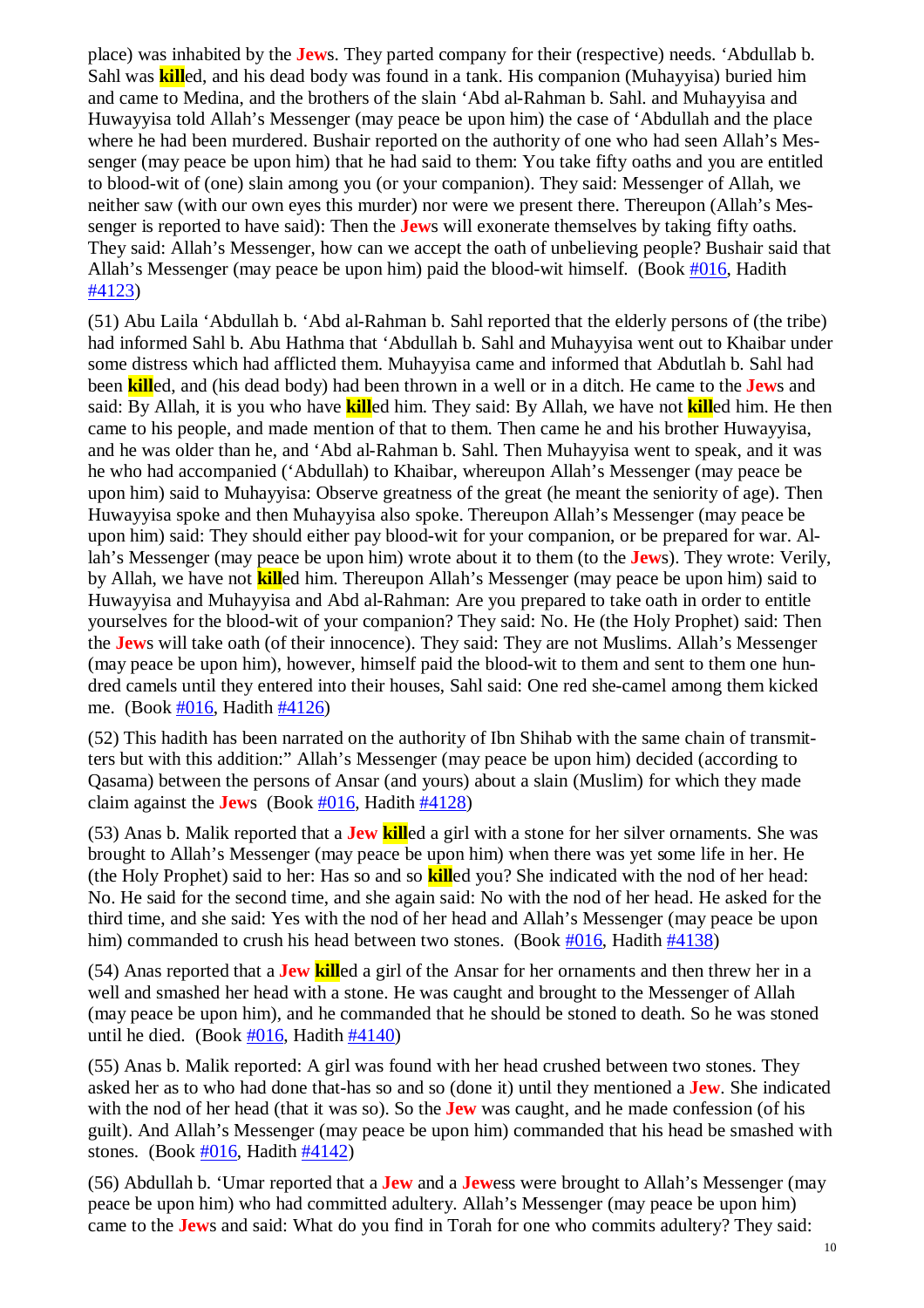We darken their faces and make them ride on the donkey with their faces turned to the opposite direction (and their backs touching each other), and then they are taken round (the city). He said: Bring Torah if you are truthful. They brought it and recited it until when they came to the verse pertaining to stoning, the person who was reading placed his hand on the verse pertaining to stoning, and read (only that which was) between his hands and what was subsequent to that. Abdullah b. Salim who was at that time with the Messenger of Allah (may peace be upon him) said: Command him (the reciter) to lift his hand. He lifted it and there was, underneath that, the verse pertaining to stoning. Allah's Messenger (may peace be upon him) pronounced judgment about both of them and they were stoned. Abdullah b. 'Umar said: I was one of those who stoned them, and I saw him (the **Jew**) protecting her (the **Jew**ess) with his body. (Book #017, Hadith #4211)

(57) Ibn Umar reported that Allah's Messenger (may peace be upon him) stoned to death the **Jew**s, both male and female, who had committed adultery. The **Jew**s brought them to Allah's Messenger (may peace he upon him). The rest of the hadith is the same. (Book  $\#017$ , Hadith  $\#4212$ )

(58) Ibn 'Umar reported that the **Jew**s brought to Allah's Messenger (may peace be upon him) a man and a woman who had committed adultery. The rest of the hadith is the same. (Book  $\#017$ , Hadith #4213)

(59) Al-Bara' b. 'Azib reported: There happened to pass by Allah's Apostle (may peace be upon him) a **Jew** blackened and lashed. Allah's Apostle (may peace be upon him) called them (the **Jew**s) and said: Is this the punishment that you find in your Book (Torah) as a prescribed punishment for adultery? They said: Yes. He (the Holy Prophet) called one of the scholars amongst them and said: I ask you in the name of Allah Who sent down the Torah on Moses if that is the prescribed punishment for adultery that you find in your Book. He said: No. Had you not asked me in the name of Allah, I would not have given you this information. We find stoning to death (as punishment prescribed in the Torah). But this (crime) became quite common amongst our aristocratic class. So when we caught hold of any rich person (indulging in this offence) we spared him, but when we caught hold of a helpless person we imposed the prescribed punishment upon him. We then said: Let us argree (on a punishment) which we can inflict both upon the rich and the poor. So We decided to blacken the face with coal and flog as a substitute punishment for stoning. Thereupon Allah's Messenger (may peace be upon him) said: O Allah, I am the first to revive Thy command when they had made it dead. He then commanded and he (the offender) was stoned to death. Allah, the Majestic and Glorious, sent down (this verse):" O Messenger, (the behaviour of) those who vie with one another in denying the truth should not grieve you..." up to" is vouchsafed unto you, accept it" (v. 41) 2176 It was said (by the **Jew**s): Go to Muhammad; it he commands you to blacken the face and award flogging (as punishment for adultery), then accept it, but it he gives verdict for stoning, then avoid it. It was (then) that Allah, the Majestic and Great, sent down (these verses):" And they who do not judge in accordance with what Allah has revealed are, indeed, deniers of the truth" (v. 44) ;" And they who do not judge in accordance with what Allah has revealed-they, they indeed are the wrongdoers" (v. 45) ;" And they who do not judge in accordance with what God has revealedthey are the iniquitous (v. 47). (All these verses) were revealed in connection with the nonbelievers. (Book  $\#017$ , Hadith  $\#4214$ )

(60) Jabir b. 'Abdullah reported that Allah's Apostle (may peace be upon him) stoned (to death) a person from Banu Aslam, and a **Jew** and his wife. (Book #017, Hadith #4216)

(61) It has been narrated on the authority of Abu Huraira who said: We were (sitting) in the mosque when the Messenger of Allah (may peace be upon him) came to us and said: (Let us) go to the **Jew**s. We went out with him until we came to them. The Messenger of Allah (may peace be upon him) stood up and called out to them (saying): O ye assembly of **Jew**s, accept Islam (and) you will be safe. They said: Abu'l-Qasim, you have communicated (God's Message to us). The Messenger of Allah (may peace be upon him) said: I want this (i. e. you should admit that God's Message has been communicated to you), accept Islam and you would be safe. They said: Abu'l-Qisim, you have communicated (Allah's Message). The Messenger of Allah (may peace be upon him) said: I want this... - He said to them (the same words) the third time (and on getting the same reply) he added: You should know that the earth belongs to Allah and His Apostle, and I wish that I should expel you from this land Those of you who have any property with them should sell it, otherwise they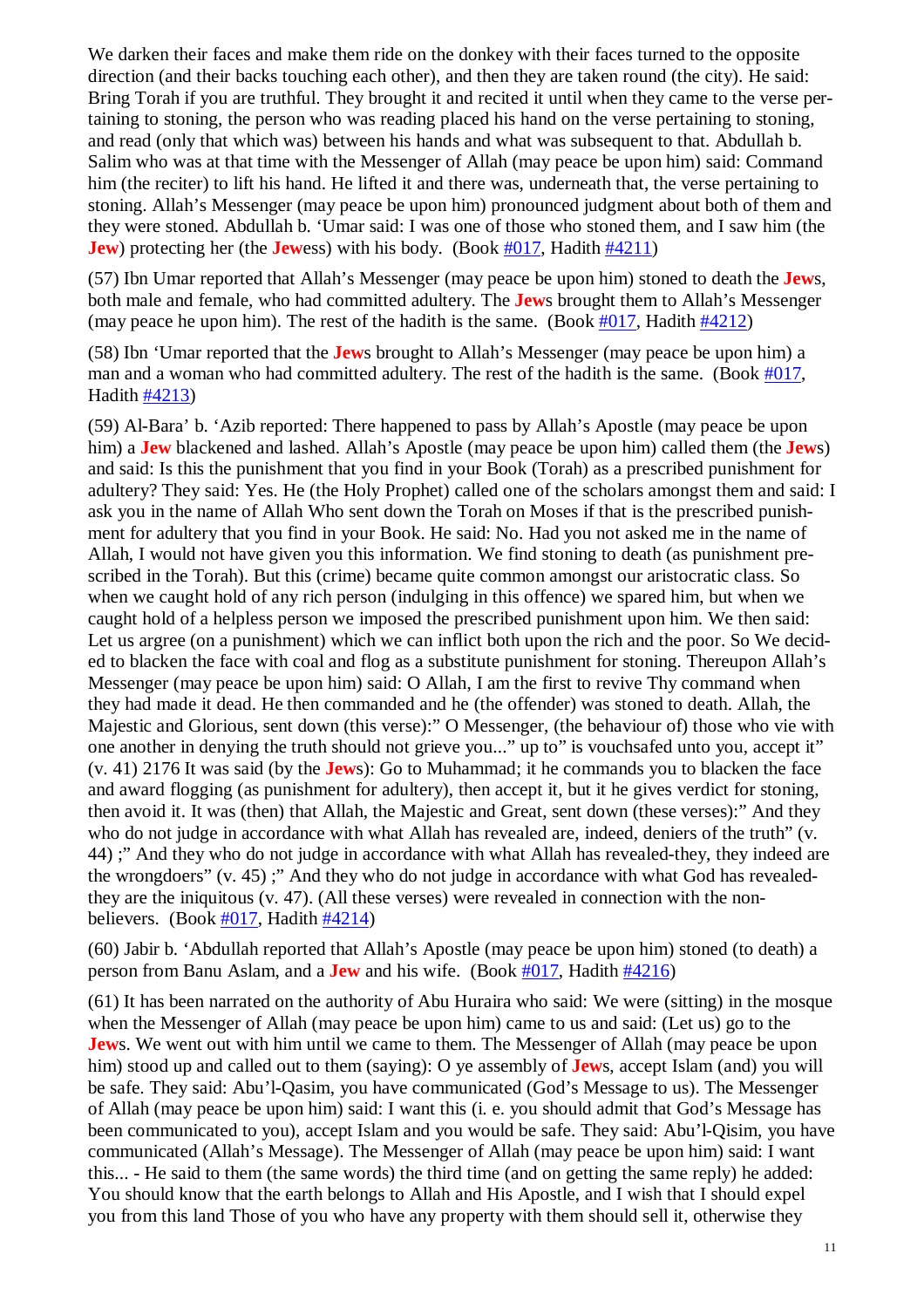should know that the earth belongs to Allah and His Apostle (and they may have to go away leaving everything behind). (Book #019, Hadith #4363)

(62) It has been narrated on the authority of Ibn Umar that the **Jew**s of Banu Nadir and Banu Quraizi fought against the Messenger of Allah (may peace be upon him) who expelled Banu Nadir, and allowed Quraiza to stay on, and granted favour to them until they too fought against him Then he **kill**ed their men, and distributed their women, children and properties among the Muslims, except that some of them had joined the Messenger of Allah (may peace be upon him) who granted them security. They embraced Islam. The Messenger of Allah (may peace be upon him) turned out all the **Jew**s of Medlina. Banu Qainuqa' (the tribe of 'Abdullah b. Salim) and the **Jew**s of Banu Haritha and every other **Jew** who was in Medina. (Book #019, Hadith #4364)

(63) It has been narrated by 'Umar b. al-Khattib that he heard the Messenger of Allah (may peace be upon him) say: I will expel the **Jew**s and Christians from the Arabian Peninsula and will not leave any but Muslim. (Book #019, Hadith #4366)

(64) It has been narrated on the authority of Usama b. Zaid that the Prophet (may peace be upon him) rode a donkey. It had on it a saddle under which was a mattress made at Fadak (a place near Medina). Behind him he seated Usama. He was going to the street of Banu Harith al-Khazraj to inquire after the health of Sa'd b. Ubada This happened before the Battle of Badr. (He proceeded) until he passed by a mixed company of people in which were Muslims, polytheists, idol worshippers and the **Jew**s and among them were 'Abdullah b. Ubayy and 'Abdullah b. Rawaha. When the dust raised by the hoofs of the animal spread over the company, 'Abdullah b. Ubayy covered his nose with his mantle and said: Do not scatter the dust over us (Not minding this remark), the Holy Prophet (may peace be upon him) greeted them, stopped, got down from his animal, invited them to Allah, and recited to them the Qur'an. 'Abdullah b. Ubayy said: O man, if what you say is the truth, the best thing for you would be not to bother us with it in our assemblies. Get back to your place. Whoso comes to you from us, tell him (all) this. Abdullah b. Rawaha said: Come to us in our gatherings, for we love (to hear) it. The narrator says: (At this), the Muslims, the polytheists and the **Jew**s began to rebuke one another until they were determined to come to blows. The Holy Prophet (may peace be upon him) continued to pacify them. (When they were pacified), he rode his animal and came to Sa'd b. 'Ubida. He said: Sa'd, haven't you heard what Abu Hubab (meaning 'Abdullah b. Ubayy) has said? He has said so and so. Sa'd said: Messenger of Allah, forgive and pardon. God has granted you a sublime position, (but so far as he is concerned) the people of this settlement haddecided to make him their king by making him wear a crown and a turban (in token thereof), but God has circumvented this by the truth He has granted you. This has made him jealous and his jealousy (must have) prompted the behaviour that you have witnessed. So, the Holy Prophet (may peace upon him) forgave him. (Book #019, Hadith #4431)

(65) It has been narrated on the authority of Salama b. al-Akwa' who said: We marched upon Khaibar with the Messenger of Allah (may peace be upon him). We journeyed during the night. One of the people said to (my brother) 'Amir b. al-Akwa': Won't you recite to us some of your verses? Amir was a poet. So he began to chant his verses to urge the camels, reciting: O God, if Thou hadst not guided us We would have neither been guided rightly nor practised charity, Nor offered prayers. We wish to lay down our lives for Thee; so forgive Thou our lapses, And keep us steadfast when we encounter (our enemies). Bestow upon us peace and tranquillity. Behold, when with a cry they called upon us to help. The Messenger of Allah (may peace be upon him) said: Who is this driver (of the camels)? They said: It is 'Amir. He said: God will show mercy to him. A man said: Martyrdom is reserved for him. Messenger of Allah, would that you had allowed us to benefit ourselves from his life. (The narrator says): We reached Khaibar and besieged them, and (we continued the siege) until extreme hunger afflicted us. Then the Messenger of Allah (may peace be upon him) said: Behold, God has conquered it for you. When it was evening of the day on which the city was conquered. the Muslims lit many fires. The Messenger of Allah (may peace be upon him) said: What are these fires? And what are they cooking? They said: They are cooking meat. He asked. Which meat? They said: That of domestic asses. He said: Let them throw it away and break the pots (in which it is being cooked). A man said: Or should they throw it away and wash the pots? He said: They may do that. When the people drew themselves up in battle array 'Amir caught hold of his sword that was rather short He drove a **Jew** before him to strike him with it. (As he struck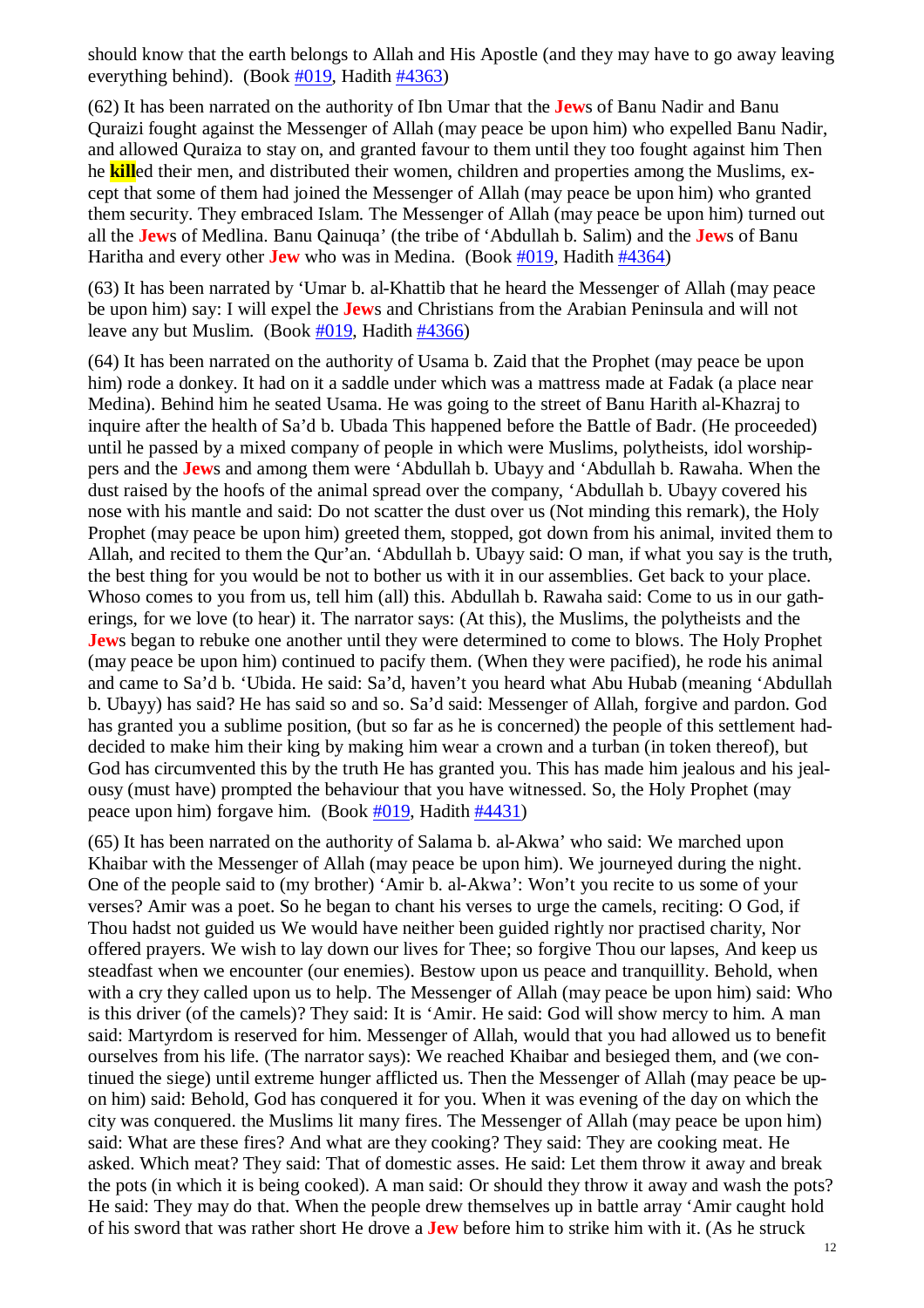him), his sword recoiled and struck his own knee, and 'Amir died of the wound. When the people returned (after the conquest of Kliaibar) and he (Salama) had caught hold of my hand, and said: The Messenger of Allah (may peace be upon him) saw that I was silent (and dejected) ; he said: What's the matter with thee? I said to him: My father and my mother be thy ransom, people presume that 'Amir's sacrifice has been in vain. He asked: Who has said that? I said: So and so and Usaid b. Hudair al-Ansari. He said: Who has said that has lied. For him (for 'Amir) there is a double reward. (He indicated this by putting two of his fingers together.) He was a devotee of God and a warrior fighting for His cause. There will be hardly any Arab who can fight as bravely as he did. Qutaiba has differed in a few words. (Book  $\#019$ , Hadith  $\#4440$ )

(66) It has been reported on the authority of Abu Musa who said: I went to the Holy Prophet (may peace be upon him) and with me were two men from the Ash'ari tribe. One of them was on my right hand and the other on my left. Both of them made a request for a position (of authority) while the Holy Prophet (may peace be upon him) was brushing his teeth with a tooth-stick. He said (to me): Abu Musa (or 'Abdullah b. Qais), what do you say (about the request they have made)? I said: By God Who sent thee on thy mission with truth, they did not disclose to me what they had in their minds, and I did not know that they would ask for a position. The narrator says (while recalling this hadith): I visualise as if I were looking at the miswak of the Holy Prophet (may peace be upon him) between his lips. He (the Holy Prophet) said: We shall not or shall never appoint to the public offices (in our State) those who with to have them, but you may go, Abu Musa (or Abdullah b. Qais) (to take up your assignment). He sent him to Yemen as governor. then he sent Mu'adh b. jabal in his wake (to help him in the discharge of duties). When Mu'adh reached the camp of Abu Musa, the latter (received him and) said: Please get yourself down; and he spread for him a mattress, while there was a man bound hand and foot as a prisoner. Mu'adh said: Who is this? Abu Musa said: He was a **Jew**. He embraced Islam. Then he reverted to his false religion and became a **Jew**. Mu'adh said: I won't sit until he is **kill**ed according to the decree of Allah and His Apostle (may peace be upon him) (in this case). Abu Musa said: Be seated. It will be done. He said: I won't sit unless he is **kill**ed in accordance with the decree of Allah and His Apostle (may peace be upon him). He repeated these words thrice. Then Abu Musa ordered him (to be **kill**ed) and he was kilied. Then the two talked of standing in prayer at night. One of them, i. e. Mu'adh, said: I sleep (for a part of the night) and stand in prayer (for a part) and I hope that I shall get the same reward for steeping as I shall get for standing (in prayer). (Book  $\#020$ , Hadith  $\#4490$ )

(67) Abu Horaira reported Allah's Messenger (may peace be upon him) as saying: The **Jew**s and the Christians do not dye (their hair), so oppose them. (Book  $\#024$ , Hadith  $\#5245$ )

(68) Sa'id b. Musayyib reported: Mu'awiya came to Medina and he addressed us and he took out a bunch of hair and said: What do I see that one of you does but that what the **Jew**s did? (I can well recall) that when this act (adding of artificial hair) reached Allah's Messenger (may peace be upon him), he named it as cheating. (Book #024, Hadith #5308)

(69) Ibn 'Umar reported Allah's Messenger (may peace be upon him) as saying: When the **Jew**s offer you salutations, tome of them say as-Sam-u-'Alaikum (death be upon you). You should say (in response to it): Let it be upon you. (Book  $\frac{\text{H}^2}{\text{H}^2}$ , Hadith  $\frac{\text{H}^2}{\text{H}^2}$ )

(70) 'A'isha reported that a group of **Jew**s came to Allah's Messenger (may peace be upon him) and sought his audience and said: As-Sam-u-'Alaikum. A'isha said in response: As-Sim-u- 'Alaikum (death be upon you) and curse also, whereupon Allah's Messenger (may peace be upon him) said: 'A'isha, verily Allah loes kindness in every matter. She said: Did you bear what they said? Thereupon he said: Did you not hear that I said (to them): Wa 'Alaikum. (Book #026, Hadith #5384)

(71) 'A'isha reported that some **Jew**s came to Allah's Apostle (may peace be upon him) and they said: Abu'l-Qasim (the Kunya of the Holy Prophet), as-Sam-u-'Alaikum, whereupon he (the Holy Prophet) said: Wa 'Alaikum. A'isha reported: In response to these words of theirs, I said: But let there be death upon you and disgrace also, whereupon Allah's Messenger (may peace be upon him) said: 'A'isha, do not use harsh words. She said: Did you hear what they said? Thereupon he (the Holy Prophet) said: Did I not respond to them when they said that; I said to them: Wa'Alaikum (let it be upon you). (Book  $\frac{\text{\#026}}{\text{\#026}}$ , Hadith  $\frac{\text{\#5386}}{\text{\#5386}}$ )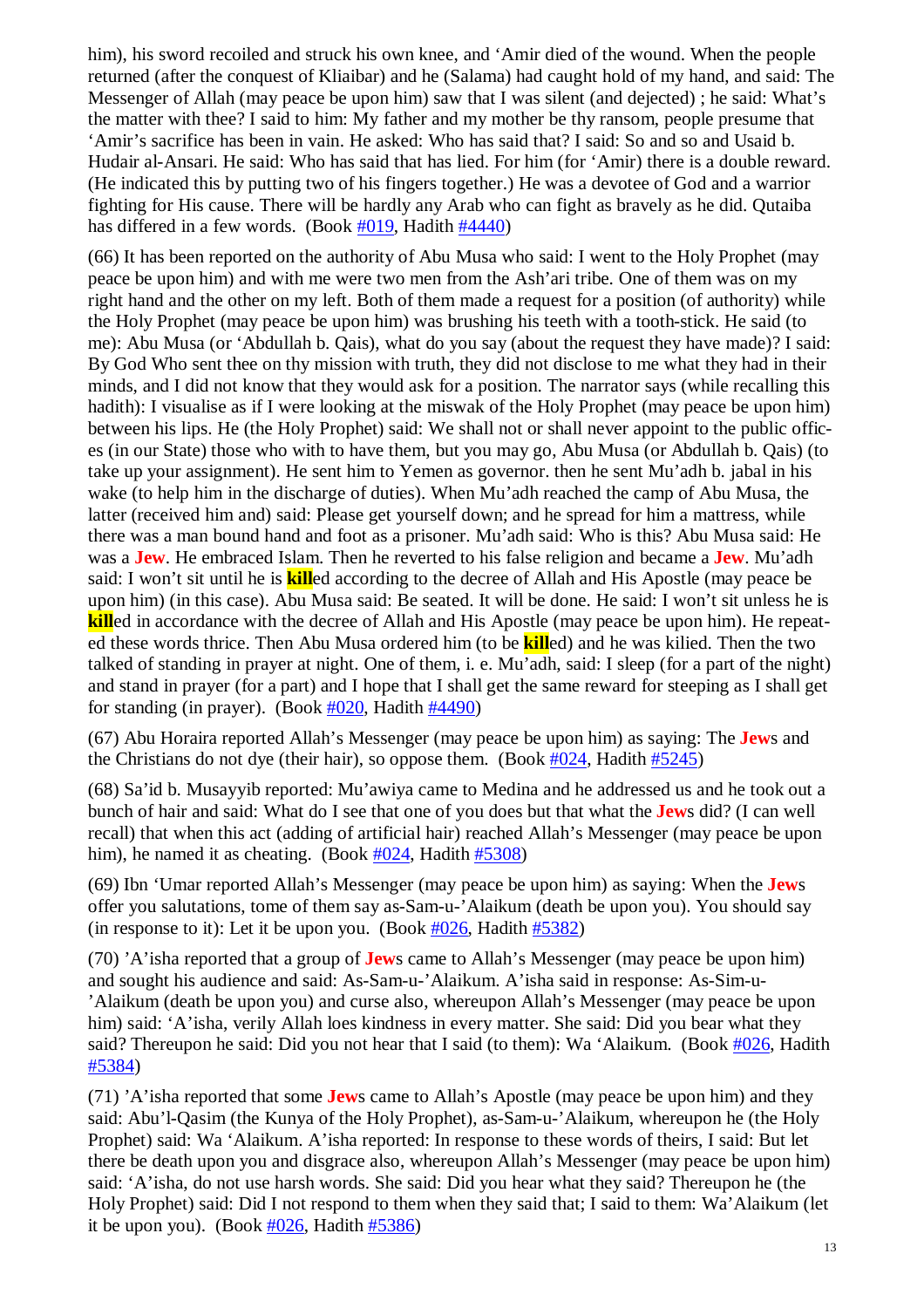(72) Jabir b. Abdullah reported that some people from amongst the **Jew**s said to Allah's Messenger (may peace be upon him) Abu'l-Qasim. as-Sam-u-'Alaikum, whereupon he said: Wa 'Alaikum, A'isha was enraged and asked him (Allah's Apostle) whether he had not heard what they had said. He said, I did hear and I retorted to them (and the curse that I invoked upon them would receive response from Allah), but (the curse that they invoked upon us) would not be responded. (Book #026, Hadith #5388)

(73) Abu Huraira reported Allah's Messenger (may peace be upon him) as saying: Do not greet the **Jews** and the Christians before they greet you and when you meet any one of them on the roads force him to go to the narrowest part of it. (Book  $\#026$ , Hadith  $\#5389$ )

(74) This hadith has been narrated on the authority of Suhail with the same chain of transmitters but with a slight variation of wording. The hadith transmitted on the authority of Waki', the words are 'When you meet the **Jew**s." And in the hadith transmitted on the authority of Shu'ba, the words are: 'When you meet the People of the Book." And in the hadith transmitted on the authority of Jarir the words are:" When you meet them," but none amongst the polytheists has been mentioned explicitly by name. (Book  $\#026$ , Hadith  $\#5390$ )

(75) A'isha reported that a **Jew** from among the **Jew**s of Banu Zuraiq who was called Labid b. al-A'sam cast spell upon Allah's Messenger (may peace be upon him) with the result that he (under the influence of the spell) felt that he had been doing something whereas in fact he had not been doing that. (This state of affairs lasted) until one day or during one night Allah's Messenger (may peace be upon him) made supplication (to dispel its effects). He again made a supplication and he again did this and said to 'A'isha: Do you know that Allah has told me what I had asked Him? There came to me two men and one amongst them sat near my head and the other one near my feet and he who sat near my head said to one who sat near my feet or one who sat near my feet said to one who sat near my head: What is the trouble with the man? He said: The spell has affected him. He said: Who has cast that? He (the other one) said: It was Labid b. A'sam (who has done it). He said: What is the thing by which he transmitted its effect? He said: By the comb and by the hair stuck to the comb and the spathe of the date-palm. He said: Where is tbap He replied: In the well of Dhi Arwan. She said: Allah's Messenger (may peace be upon him) sent some of the persons from among his Companions there and then said: 'A'isha. by Allah, its water was yellow like henna and its trees were like heads of the devils. She said that she asked Allah's Messenger (may peace be upon him) as to why he did not burn that. He said: No, Allah has cured me and I do not like that I should induce people to commit any high-handedness in regard (to one another), but I only commanded that it should be buried. (Book  $\#026$ , Hadith  $\#5428$ )

(76) Anas reported that a **Jew**ess came to Allah's Messenger (may peace be upon him) with poisoned mutton and he took of that what had been brought to him (Allah's Messenger). (When the effect of this poison were felt by him) he called for her and asked her about that, whereupon she said: I had determined to **kill** you. Thereupon he said: Allah will never give you the power to do it. He (the narrator) said that they (the Companion's of the Holy Prophet) said: Should we not **kill** her? Thereupon he said: No. He (Anas) said: I felt (the affects of this poison) on the uvula of Aitah's Messenger. (Book #026, Hadith #5430)

(77) Anas b. Malik reported that a **Jew**ess brought poisoned meat and then served it to Allah's Messenger (may peace be upon him) (Book  $\#026$ , Hadith  $\#5431$ )

(78) Abu Huraira reported: While a **Jew** was selling goods, he was given something which he did not accept or he did not agree (to accept) that 'Abdul 'Azlz (one of the narrators) is doubtful about it. He (the **Jew**) said: By Allah, Who chose Moses (peace be upon him) among mankind. A person from the Ansar heard it and gave a blow at his face saying: (You have the audacity) to say: By Him Who chose Moses amongst mankind, whereas Allah's Messenger (may peace be upon him) is living amongst us. The **Jew** went to Allah's Messenger (may peace be upon him) and said: Abu'l-Qasim, I am a Dhimmi and (thus need your protection) by a covenant, and added: Such and such person has given a blow upon my face. Thereupon Allah's Messenger (may peace be upon him) said: Why did you give a blow on his face? He said: Allah's Messenger, this man said: By Him Who chose Moses (peace be upon him) amongst mankind, whereas you are living amongst us. Allah's Messenger (may peace be upon him) became angry and signs of anger could be seen on his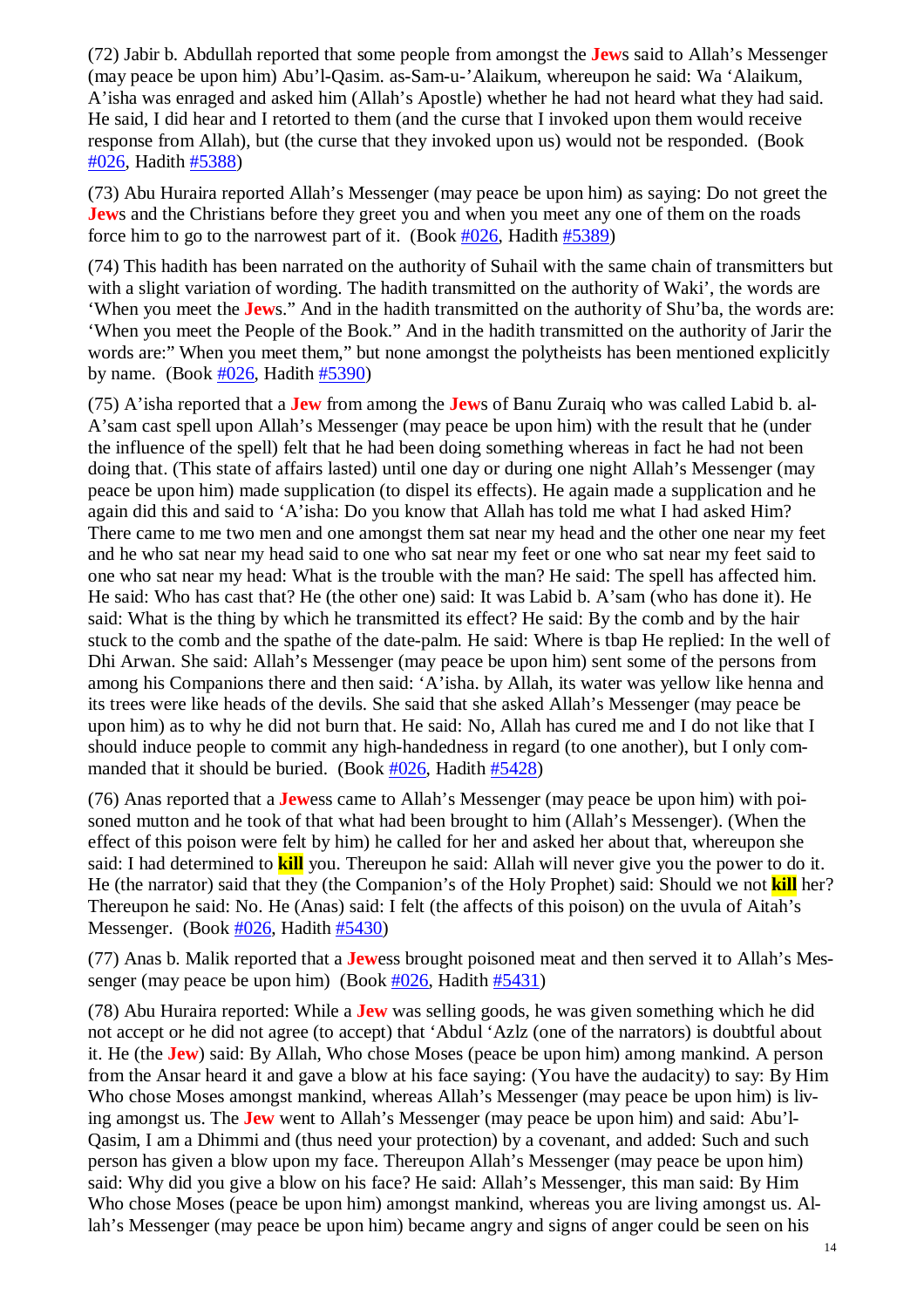face, and then said: Don't make distinction amongst the Prophets of Allah. When the horn will be blown and whatever is in the heavens and the earth would swoon but he whom Allah grants exception, then another horn will be blown and I would be the first amongst those who would recover and Moses (peace be upon him) would be catching hold of the Throne and I do not know whether it is a compensation for that when he swooned on the Day of Tur or he would be resurrected before me and I do not say that anyone is more excellent than Yunus son of Matta (peace he upon him). This hadith has been narrated on the authority of Abu Salama with the same chain of transmitters. (Book #030, Hadith #5853)

(79) Abu Fluraira reported that two persons, one from amongst the **Jew**s and the other from amongst the Muslims, fell into dispute and began to abuse one another. The Muslim said: By Him Who chose Muhammad (may peace be upon him) in the worlds. And the **Jew** said: By Him Who chose Moses in the worlds. Thereupon the Muslim lifted his hand and slapped at the face of the **Jew**. The **Jew** went to Allah's Messenger (may peace be upon him) and told him about his affair and the affair of the Muslim. Thereupon Allah's Messenger (may peace be upon him) laid: Don't make me superior to Moses for mankind will swoon and I would be the 'first to recover from it and Moses would be at that time seizing the side of the Throne and I do not know (whether) he would swoon and would recover before me or Allah would make an exception for him. (Book  $\#030$ , Hadith #5854)

(80) Abu Huraira reported Allah's Messenger (may peace be upon him) as saying: A person from amongst the Muslims and a person from amongst the **Jew**s fell into dispute and reviled each other. The rest of the hadith is the same. (Book  $\frac{\text{H030}}{\text{H030}}$ , Hadith  $\frac{\text{H5855}}{\text{H030}}$ )

(81) Abu Sa'id Khudri reported that a **Jew** who had received a blow at his face came to Allali', ; Messenger (may peace be upon him) ; the rest of the hadith is the same, up to the hand (where the words are): That he (the Holy Prophet) said: I do not know whether he would be one who would fall into swoon and would recover before me or he would be compensated for his swooning at Tur (and thus he would not swoon on this occasion) of Resurrection. (Book #030, Hadith #5856)

(82) Abu Huraira reported that Gabriel came to Allah's Apostle (may peace be upon him) and said: Allah's Messenger, lo. Khadija is coming to you with a vessel of seasoned food or drink. When she comes to you, offer her greetings from her Lord, the Exalted and Glorious, and on my behalf and give her glad tidings of a palace of **Jew**els in Paradise wherein there is no noise and no toil. This hadith has been narrated on the authority of Abu Huraira through another chain of transmitters with a slight variation of wording. (Book  $\#031$ , Hadith  $\#5967$ )

(83) Ismail reported: I said to 'Abdullah b. Abi Aufa: Did Allah's Messenger (may peace be upon him) give glad tidings of Paradise to Khadija? He said: Yes. He did give glad tidings to her of a palace of **Jew**els in Paradise wherein there would be no noise and no toil. (Book #031, Hadith #5968)

(84) 'A'isha reported: Never did I feel jealous of any woman as I was jealous of Khadija. She had died three years before he (the Holy Prophet) married me. I often heard him praise her, and his lord, the Exalted and Glorious, had commanded him to give her the glad tidings of a palace of **Jew**els in Paradise: and whenever he slaughtered a sheep he presented (its meat) to her female companions. (Book #031, Hadith #5971)

(85) Abu Naufal reported: I saw (the dead body) of Abdullah b. Zubair hanging on the road of Medina (leading to Mecca). The Quraish passed by it and other people too, that Abdullah b. Umar happened to pass by it. He stood up there and said: May there be peace upon you, Abu Khubaib (the Kunya of Hadrat 'Abdullah b. Zubair), may there be peace upon you Abu Khubaib, may there be peace upon you, Abu Khubaib! By Allah, I used to forbid you from this; by Allah, I used to forbid you from this, by Allah I used to forbid you from this. By Allah, so far as I know, you had been very much devoted to fasting and prayer and you had been paying very much care to cementing the ties of blood. By Allah, the group to which you belong (are labelled) as (a) wicked (person) is indeed a fine group. Then 'Abdullah b. 'Umar went away. The stand 'Abdullah (b. 'Umar) took in regard to the inhuman treatment (meted out to 'Abdullah b. Zubair) and his words (in that connection) were conveyed to Hajjaj (b. Yusuf) and (as a consequence of that) he (the body of Abdullah b.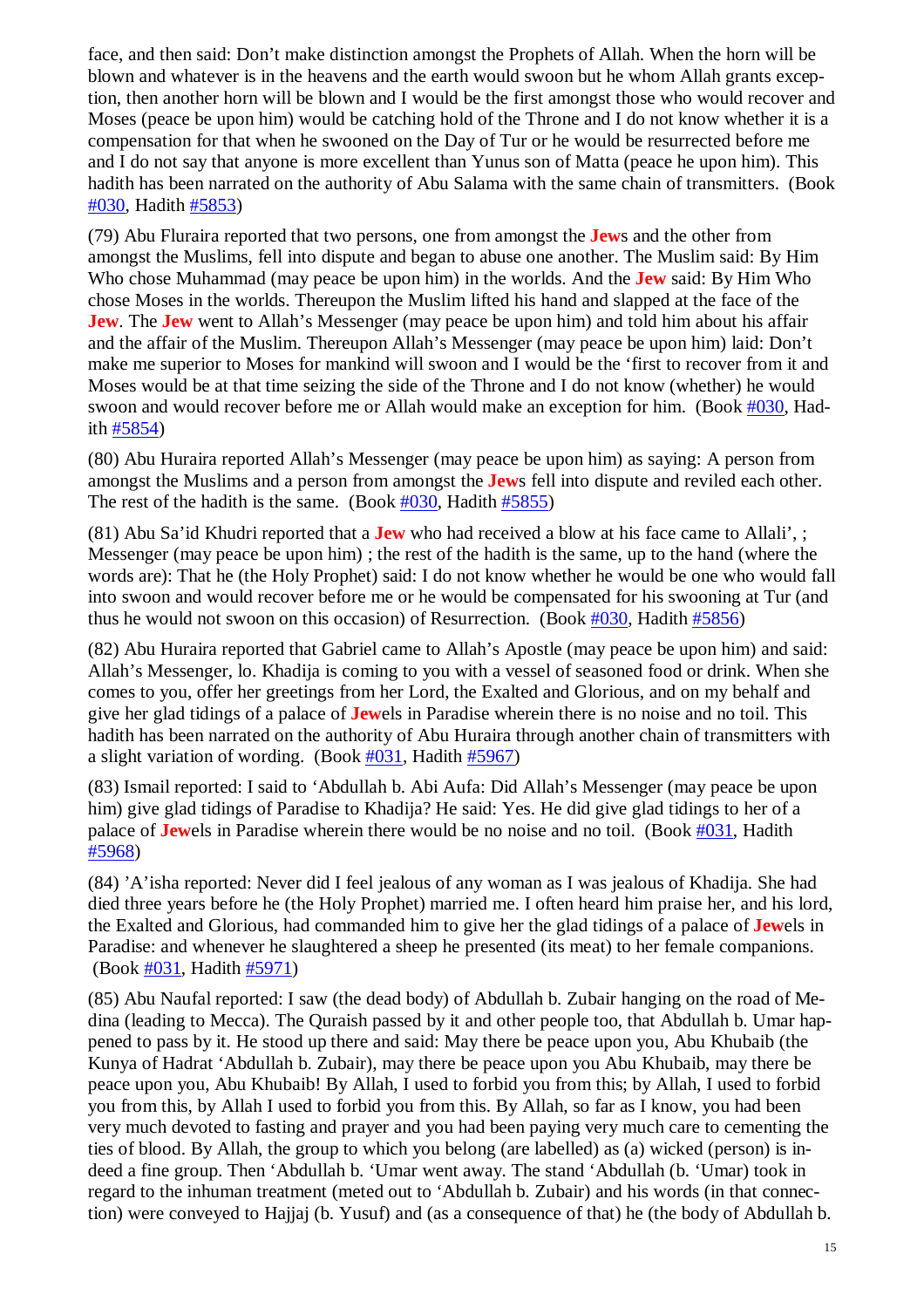Zubair) was brought down from the stump (the scaffold) by which it was hanging and thrown into the graves of the **Jew**s. He (Hajjaj) sent (his messenger) to Asma' (bint Abu Bakr, 'Abdullah's mother). But she refused to come. He again sent the messenger to her with the message that she must come, otherwise he would bring her forcibly catching hold of her hair. But she again refused and said: By Allah, I will not come to you until you send one to me who would drag me by pulling my hair. Thereupon he said: Bring me my shoes. He put on his shoes and walked on quickly swollen with vanity and pride until he came to her and said: How do you find what I have done with the enemy of Allah? She said: I find that you wronged him in this world, whereas he has spoiled your next life. It has been conveyed to me that you used to call him ('Abdullah b. Zubair) as the son of one having two belts. By Allah, I am indeed (a woman) of two belts. One is that with the help of which I used to suspend high the food of Allah's Messenger (may peace be upon him) and that of Abu Bakr (making it out of the reach) of animals and, so far as the second belt is concerned, that is the belt which no woman can dispense with. Verily Allah's Messenger (may peace be upon him) told us that in Thaqif, there would be born a great liar and great murderer. The liar we have seen, and as far as the murderer is concerned, I do not find anyone else besides you. 'Thereupon he (Hajjaj) stood up and did not give any reply to her. (Book  $\frac{\text{H031}}{\text{H031}}$ , Hadith  $\frac{\text{H0176}}{\text{H031}}$ 

(86) There is none born but is created to his true nature (Islam). It is his parents who make him a **Jew** or a Christian or a Magian quite as beasts produce their young with their limbs perfect. Do you see anything deficient in them? Then he quoted the Qur'an., The nature made by Allah in which He has created men there is no altering of Allah's creation; that is the right religion" (xxx. 33) (Book #033, Hadith #6423)

(87) Abu Huraira reported Allah's Messenger (may peace be upon him) as saying: No babe is born but upon Fitra. It is his parents who make him a **Jew** or a Christian or a Polytheist. A person said: Allah's Messenger, what is your opinion if they were to die before that (before reaching the age of adolescence when they can distinguish between right and wrong)? He said: It is Allah alone Who knows what they would be doing. (Book  $\#033$ , Hadith  $\#6426$ )

(88) Abu Huraira reported from Allah's Messenger (may peace be upom him) many ahadith and one amongst them is that he is reported to have said: An infant is born according to his (true) nature. It is his parents Who make him a **Jew**, a Christian, just as a she-camel gives birth to its young ones. Do you find any deficiency in their limbs? You cut their ears (i. e. after birth). They (the Companions of the Holy Prophet) said: What is your opinion about him who dies in infancy? Thereupon Allah's Apostle (may peace be upon him) said: It is Allah alone Who knows best what they would be doing. (Book  $\#033$ , Hadith  $\#6428$ )

(89) Abu Huraira reported Allah's Messenger (may peace be upon him) as saying: The mother of every person gives him birth according to his true nature. It is subsequently his parents who make him a **Jew** or a Christian or a Magian. Had his parents been Muslim he would have also remained a Muslim. Every person to whom his mother gives birth (has two aspects of his life) ; when his mother gives birth Satan strikes him but it was not the case with Mary and her son (Jesus Christ). (Book #033, Hadith #6429)

(90) Abu Sa'id al-Khudri reported Allah's Messenger (may peace be upon him) as saying: You would tread the same path as was trodden by those before you inch by inch and step by step so much so that if they had entered into the hole of the lizard, you would follow them in this also. We said: Allah's Messenger, do you mean **Jew**s and Christians (by your words)" those before you"? He said: Who else (than those two religious groups)? (Book  $\frac{\text{\#034}}{\text{\#034}}$ , Hadith  $\frac{\text{\#6448}}{\text{\#6448}}$ )

(91) Abu Musa' reported that Allah's Messenger (may peace be upon him) said: When it will be the Day of Resurrection Allah would deliver to every Muslim a **Jew** or a Christian and say: That is your rescue from Hell-Fire. (Book #037, Hadith #6665)

(92) Abu Burda reported on the authority of his father that Allah's Apostle (may peace be upon him) said: No Muslim would die but Allah would admit in his stead a **Jew** or a Christian in Hell-Fire. 'Umar b. Abd al-'Aziz took an oath: By One besides Whom there is no god but He, thrice that his father had narrated that to him from Allah's Messenger (may peace be upon him). (Book  $\frac{\text{H037}}{\text{H037}}$ , Hadith **#6666**)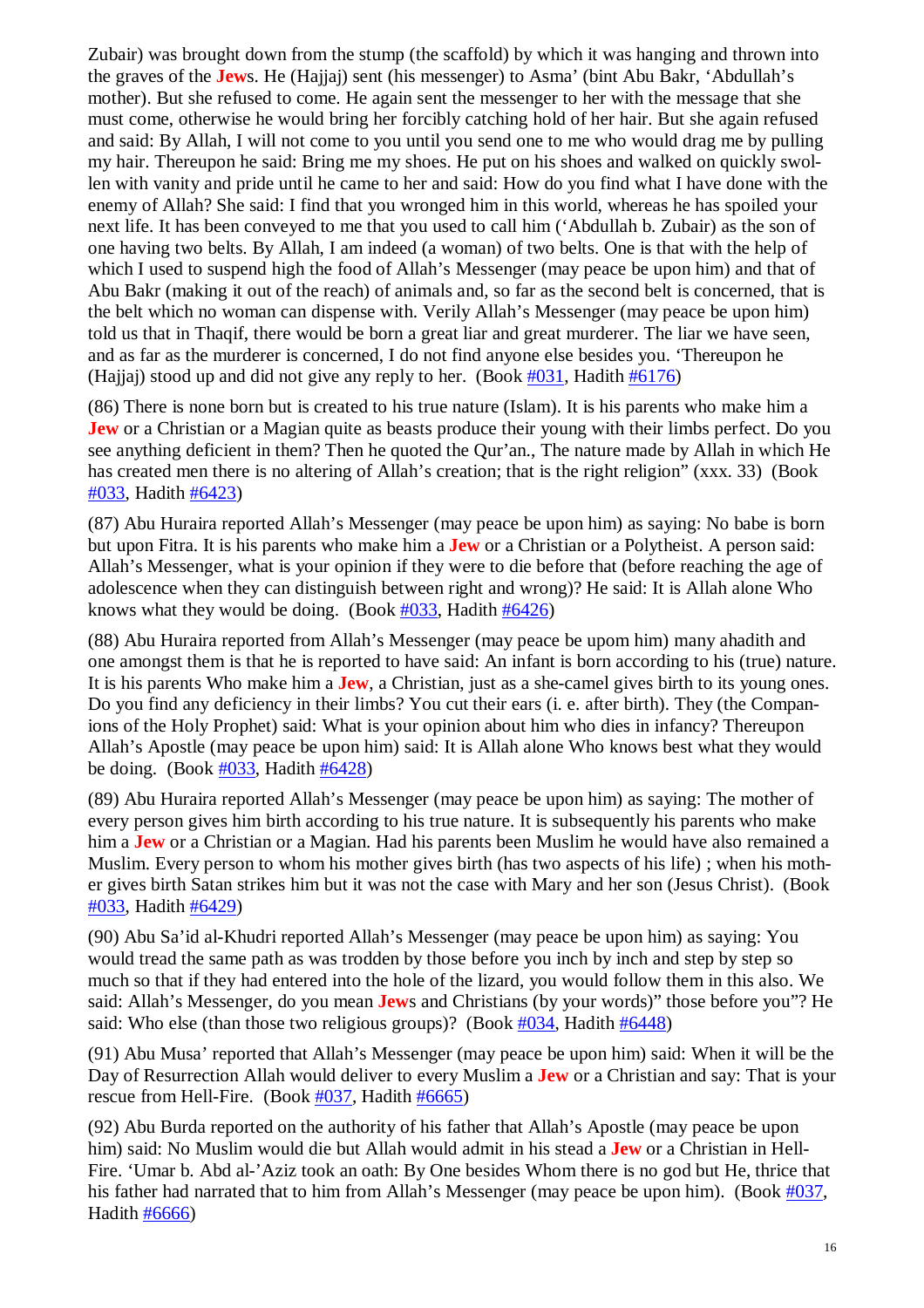(93) Abu Burda reported Allah's Messenger (may peace be upon him) as saying: There would come people amongst the Muslims on the Day of Resurrection with as heavy sins as a mountain, and Allah would forgive them and He would place in their stead the **Jew**s and the Christians. (As far as I think), Abu Raub said: I do not know as to who is in doubt. Abu Burda said: I narrated it to 'Umar b. 'Abd al-'Aziz, whereupon he said: Was it your father who narrated it to you from Allah's Apostle (may peace be upon him)? I said: Yes. (Book  $\#037$ , Hadith  $\#6668$ )

(94) 'A'Isha reported: When I came under discussion what the people had to say about me, Allah's Messenger (may peace be upon him) stood up for delivering an address and he recited tashahhud (I bear witness to the fact that iheie is no god but Allah) and praised Allah, lauded Him what He rightly deserves and then said: Coming to the point. Give me an advice about them who have brought false charge about my family. By Allah, I know no evil in the members of my family and the person in connection with whom the false charge is being levelled, I know no evil in him too. And he never entered my house but in my presence and when I was away on a journey, he remained with me even in that. The rest of the hadith is the same but with this change that Allah's Messenger (may peace be upon him) came to my house and asked my maidservant and she said: By Allah, I know no fault in her but this that she sleeps, and goat comes and eats the kneaded flour. Some of the Companions (of the Holy Prophet) scolded her and said: State the fact before Allah's Messenger (may peace be upon him) and they even made a pointed reference (to this incident). She said: gallowed be Allah. By Allah, I know about her as does the **Jew**eller know about the pure piece of gold. And when this news reached the person in connection with whom the allegation was made he said: Hallowed be Allah. By Allah, I have never unveiled any woman. 'A'isha said: He fell as a martyr in the cause of Allah, and there is this addition in this hadith that the people who had brought false allegation amongst them were Mistah and Hamna and Hassan. And so far as the hypocrite 'Abdullah b. Ubayy is concerned, he was one who tried his best to gather the false news and then gave them the wind. And he was in fact a fabricator and there was Hamna, daughter of Jahsh with him. (Book #037, Hadith #6675)

(95) Abdullah b. Mas'ud reported that a **Jew** scholar came to Allah's Apostle (may peace he upon him) and said. Muhammad, or Abu al-Qasim, verify, Allah, the Exalted and Glorious. would carry the Heavens on the Day of Judgment upon one finger and earths upon one finger and the mountains and trees upor one finger and the ocean and moist earth upon one finger-in fact the whole of the creation upon one finger, and then He would stir them and say: I am your Lord, I am your Lord. Thereupon Allah's Messenger (may peace be upon him) smiled testifying what that scholar had said. He then recited this verse:" And they honour not Allah with the honour due to Him; and the whole earth will be in His grip on the Day of Resurrection and the heaven\*  $r^*U$ td up in His right hand. Glory be to Him I and highly Exalted is Re above what they associate (with Him)" (xxxix. 67). (Book #039, Hadith #6699)

(96) This hadlth has been narrated on the authority of Mansur with the same chain of truemittm (and the words are): A **Jew** scholar came to Allah's Messenger (may peace be upon him). The rest of the hadith is the same, but there is no mention of" then He would stir them." But there is this addition:" I saw Allah's Messengcr (may peace be upon him) smiling so much that his front teeth appeared and testifying him (th **Jew** scholar) ; then Allah's Messenger (may peace be upon him) recited the verse:" And they honour not Allah with the honour due to Him" (xxxix. 67). (Book #039, Hadith #6700)

(97) Abu al-Sa'id Khudri reported Allah's Messenger (may peace be upon him) as saying that the earth would turn to be one single bread on the Day of Resurrection and the Almighty would turn it in His hand as one of you turns a loaf while on a journey. It would be a feast arranged in the honour of the people of Paradise. He (the narrator) further narrated that a person from among the **Jew**s came and he said: Abu al-Qasim, may the Compassionate Lord be pleased with you! May I inform you about the feast arranged in honour of the people of Paradise on the Day of Resurrection? He said: Do it, of course. He said: The earth would become one single bread. Then Allah's Messenger (may peace be upon him) looked towards us and laughed until his molar teeth became visible. He then again said: May I inform you about that with which they would season it? He said: Do it, of course. He said: Their seasoning would be balim and fish. The Companions of the Holy Prophet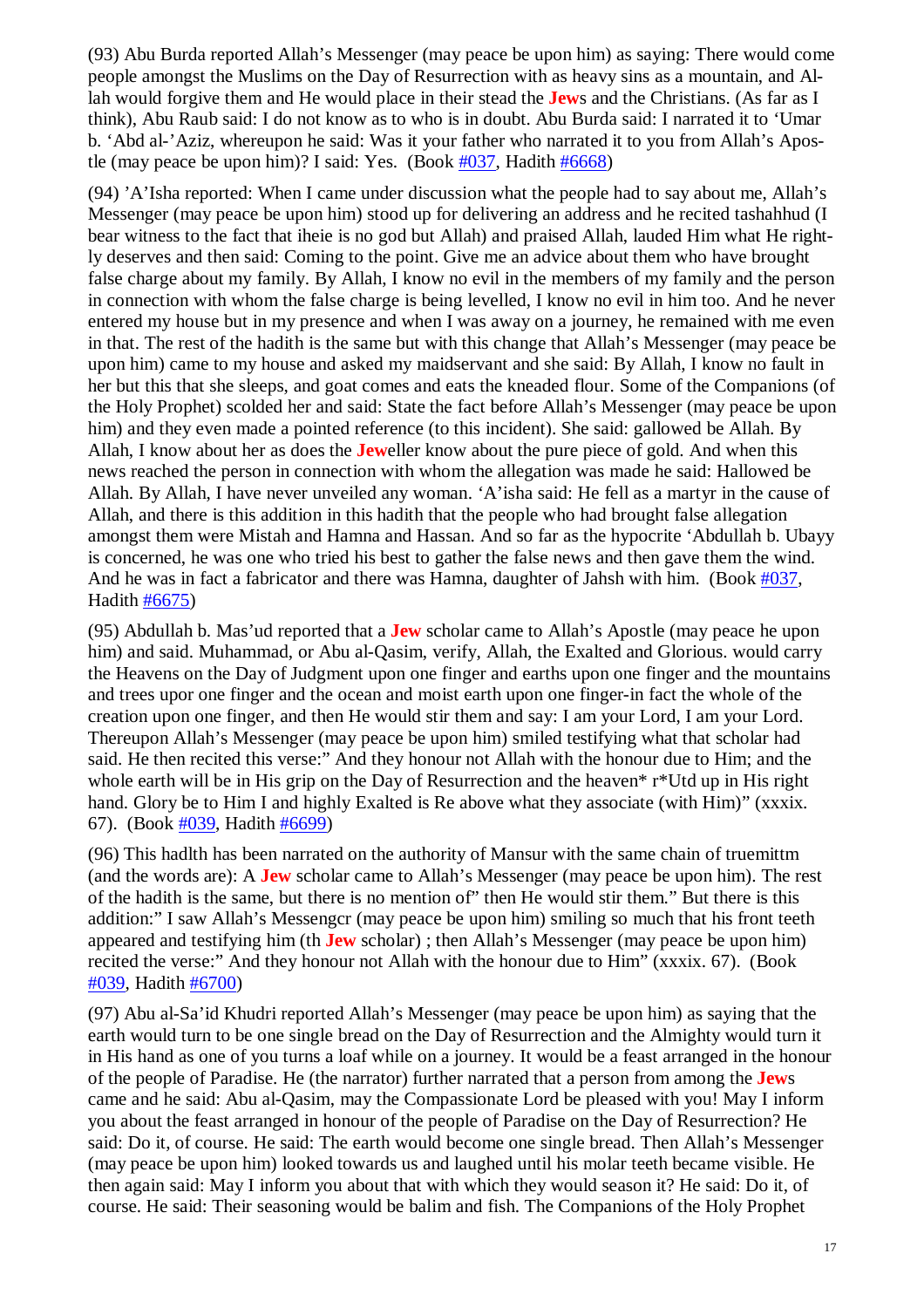(may peace be upon him) said: What is this balam? He said: Ox and fish from whose excessive livers seventy thousand people would be able to eat. (Book  $\frac{\#039}{,}$  Hadith  $\frac{\#6710}{,}$ )

(98) Abu Huraira reported Allah's Messenger (may peace be upon him) as saying: If ten scholars of the **Jew**s would follow me, no **Jew** would be left upon the surface of the earth who would not embrace Islam. (Book  $\#039$ , Hadith  $\#6711$ )

(99) 'Abdullah (b. Mas'ud) reported: As I was going aloog with Allah's Apostle (may peace be upon him) in a cultivable land and he (the Holy Prophet) was walking with the support of a wood, a group of **Jew**s happened to meet him. Some of them said to the others: Ask him about the Soul. They said: Wbat is your doubt about it? There is a possibility that you may ask him about anything (the answer of) which you may not like. They said: Ask him. So one amongst them asked him about the Soul. Allah's Messenger (may peace be upon him) kept quiet and he gave no reply and I came to know that revelation was being sent to him, so I stood at my place and thus this revelation descended upon him:" They ask thee 'about Soul. Say: The Soul is by the Commandment of my Lord, and of Knowledge you are given but a little" (xvii. 58). (Book #039, Hadith #6712)

(100) This hadith has been narrated on the authority of Abu Ayyub through some other chains of transmitters (and the words are):" Allah's Messenger (may peace be upon him) went out after the sun had set and he heard some sound and said: It is the **Jew**s who are being tormented in their graves. (Book  $\#040$ , Hadith  $\#6861$ )

(101) Ibn 'Umar reported Allah's Messenger (may peace be upon him) as saying: You will fight against the **Jew**s and you will **kill** them until even a stone would say: Come here, Muslim, there is a **Jew** (hiding himself behind me); **kill** him. (Book #041, Hadith #6981)

(102) Ubaidullah has reported this hadith with this chain of transmitters (and the Words are):" There is a **Jew** behind me." (Book  $\#041$ , Hadith  $\#6982$ )

(103) Abdullah b. 'Umar reported Allah's Messenger (may peace be upon him) as saying: You and the **Jew**s would fight against one another until a stone would say: Muslim, here is a **Jew** behind me; come and **kill** him. (Book #041, Hadith #6983)

(104) Abdullah b. 'Umar reported that Allah's Messenger (may peace be upon him) said: The **Jew**s will fight against you and you will gain victory over them until the stone would say: Muslim, here is a **Jew** behind me; **kill** him. (Book  $\#041$ , Hadith  $\#6984$ )

(105) Abu Huraira reported Allah's Messenger (may peace be upon him) as saying: The last hour would not come unless the Muslims will fight against the **Jew**s and the Muslims would **kill** them until the **Jew**s would hide themselves behind a stone or a tree and a stone or a tree would say: Muslim, or the servant of Allah, there is a **Jew** behind me; come and **kill** him; but the tree Gharqad would not say, for it is the tree of the **Jew**s. (Book #041, Hadith #6985)

(106) Abu Sa'id Khudri reported: Ibn Sa'id said to me somethhing for which I felt ashamed. He said: I can excuse others; but what has gone wrong with you, O Companions of Muhammad, that you take me as Dajjal? Has Allah's Apostle (may peace be upon him) not said that he would be a **Jew** whereas I am a Muslim and he also said that he would not have children, whereas I have children, and he also said: veryly, Allah has prohibited him to enter Mecca whereas I have performed Pilgrimage, atid. he went on saying this that I was about to be impressed by his tallk. He (however) said this also: I know where he (Dajjal) is and I know his father abd I mother, and it was said to him: Won't you feel pleased if you would be the same person? Thereupon he said: If this offer is made to me, I would noT resent that. (Book  $\#041$ , Hadith  $\#6995$ )

(107) Anas b. Malik reported that Allah's Messenger (may peace be upon him) said: The Dajjal would be followed by seventy thousand **Jew**s of Isfahan wearing Persian shawls. (Book #041, Hadith #7034)

18 (108) Tariq b. Shihab reported that a **Jew** said to'Umar: You recite a verse which, if it had been revealed in relation to us, we would have taken that day as the day of rejoicing. Thereupon 'Umar said: I know where it was revealed and on the day when it was revealed and where Allah's Messenger (may peace be upon him) had been at that time when it was revealed. It was revealed on the day of 'Arafa (ninth of Dhu'l Hijjah) and Allah's Messenger (may peace be upon him) had been staying